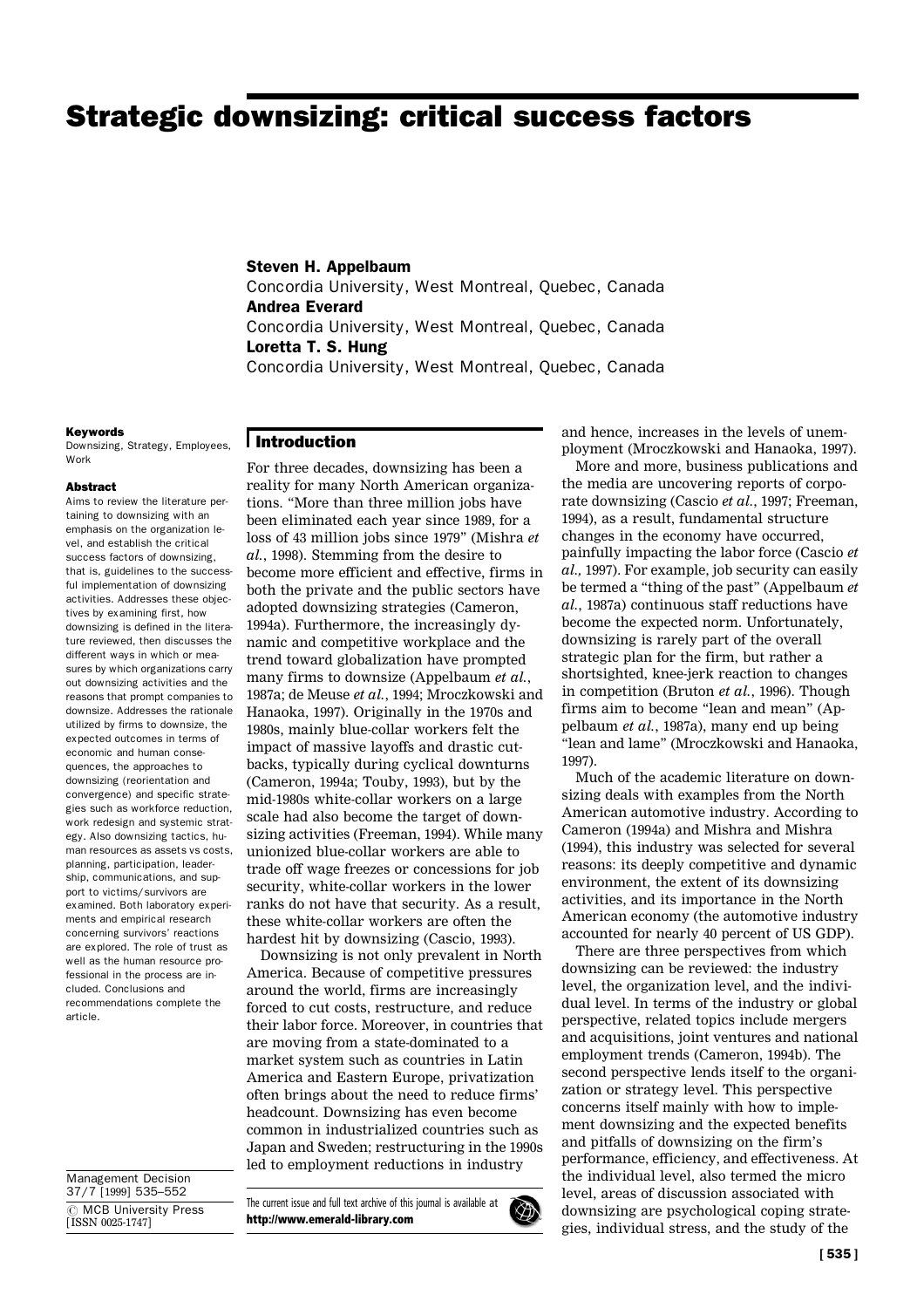Management Decision<br>37/7 [1999] 535–552

``survivors' syndrome''. This article will address the organization perspective of downsizing. Therefore, the objectives of this article are to review the literature pertaining to downsizing with an emphasis on the organization level, and to establish the critical success factors of downsizing, that is, guidelines to the successful implementation of downsizing activities.

The article will address these objectives in the following manner. First, how downsizing is defined in the literature is reviewed. Then, the different ways or measures in which organizations carry out downsizing activities are discussed, and the reasons that prompt companies to downsize are examined. For example, firms downsize to cut costs, to remain competitive, to adjust to the increasing technological advancements, and to respond to social pressures. Next, the outcomes that organizations expect when undertaking downsizing are described. Subsequently, the actual consequences of downsizing in terms of economic and human aspects are reviewed; do downsized firms really experience gains in productivity, efficiency and effectiveness, and maintain the employees' morale, commitment, loyalty and trust? When an organization decides to downsize, it must first look at its current mission, objectives and core competencies, as well as its "fit" with the environment. Based on this internal and external diagnostic, the firm can then determine which downsizing approach to take, reorientation or convergence. While the former is a redefinition of the firm's mission in reaction to past missteps or environmental change, the latter is a fine-tuning of the firm's present vision, mission, strategy and structure. Once the downsizing approach has been decided, the firm must establish which downsizing strategy or strategies to adopt. The three common downsizing strategies are workforce reduction, work redesign, and systemic strategy. These strategies are not mutually exclusive, that is, they can be implemented individually or jointly. In order to successfully downsize, there are certain downsizing tactics of which firms should be aware, such as employees should be considered as assets not costs, the importance of planning, the critical participation of all stakeholders, the presence of supportive and committed leadership, the significance of open and honest communication, the imperative need of mutual trust between management and employees, and the critical role played specifically by the human resource department. In conclusion, some recommendations on how to successfully downsize, along with some future research topics, will be presented.

# Downsizing

Contemporary terms such as reengineering, rightsizing, layoffs, reductions in force, organization decline, and reorganizing are regularly used as substitutes for downsizing. While they do denote to some extent a common meaning, each has its own connotation (Cameron, 1994a; de Meuse et al., 1994; Freeman, 1994).

Downsizing is the systematic reduction of a workforce through an intentionally instituted set of activities by which organizations aim to improve efficiency and performance (Appelbaum et al., 1987b; Cameron, 1994a; Cascio, 1993). As a result, the firms' costs, processes and workforce are affected. It is understood that downsizing efforts are undertaken for the improvement of the organization. However, that does not imply that only firms that are experiencing problems downsize; quite to the contrary, firms that are growing are just as likely to downsize. Equally important to point out is that downsizing can be proactive and anticipatory or reactive and defensive (Cameron, 1994a). Finally, downsizing can refer to large permanent, reactive layoffs, a streamlining of functions, a redesign of systems, a redefinition of policies aimed at cutting costs, and a proactive strategy (de Meuse et al., 1994).

Layoffs are still the most common way to downsize, although many alternatives exist (McCune et al., 1988; Mishra and Mishra, 1994). Appelbaum et al. (1987b), Cameron et  $al.$  (1991), McKinley et al. (1995), Mishra and Mishra (1994), and Mone (1994) cite intended staff reductions as a downsizing strategy, through attrition, early retirements or outplacements. Reducing the work, not only the number of employees is another downsizing measure (Cameron et al., 1991; Cascio, 1993). In a survey by the Right Associate consulting firm, 70 percent of firms that had downsized used a hiring freeze. Other courses of action included divesting unrelated businesses (Bruton  $et$   $al$ , 1996; Mone, 1994), selling off capital assets (Mone, 1994), eliminating functions, hierarchical levels and units (Cascio, 1993), restricting overtime (Mishra and Mishra, 1994) and retraining or redeploying employees (Cameron et al., 1991; Mishra and Mishra, 1994). Finally, downsizing sometimes invokes cost containment strategies through which activities, for example, transaction processing, information systems, and sign-off policies are streamlined (Cameron et al., 1991; Cascio, 1993). The strategies and rationale to engage in this process are often divergent and need to be examined.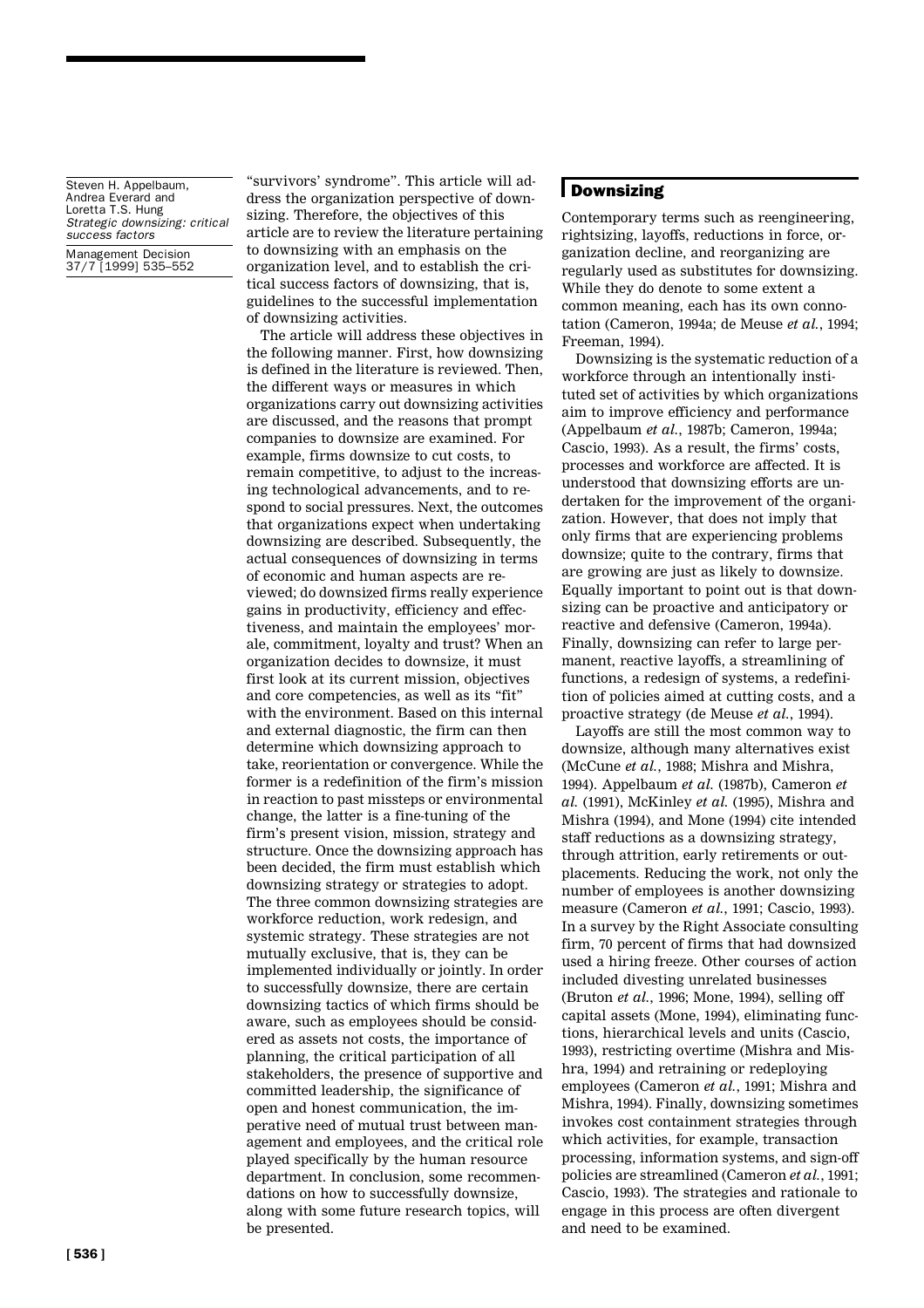Management Decision 37/7 [1999] 535±552

# The rationale to downsize

Strapped by hard times, struggling with more debt than ever, firms downsize in an attempt to cut costs (Cascio, 1993; Freeman, 1994; Mishra and Mishra, 1994). Moreover, in attempting to remain competitive in an everincreasing global marketplace, firms see few alternatives to downsizing (Appelbaum et al., 1987a; Cameron, 1994a; Mishra and Mishra, 1994).

According to Mishra and Mishra (1994), the downsizing, which took place in the early 1980s, was mainly an effort to reduce the number of employees in order to stay competitive. That trend continued into the 1990s with firms attempting to cut costs to remain competitive in the global marketplace (Appelbaum et al., 1987a; Cameron et al., 1991). Projections until the end of this century do not see a lapse in downsizing activities; in fact, firms are expected to continue to downsize extensively. One possible reason for this is that firms poorly planned or carried out earlier downsizing projects and hence must remedy past failures (Mishra and Mishra, 1994).

Downsizing begets downsizing (Cascio, 1993). To illustrate, Kodak downsized four times between 1982 and 1992, Honeywell twice in four years, and Xerox, IBM and Digital Equipment have experienced several cutbacks throughout the 1990s. In a like manner, firms that have experienced market share loss coupled with losses in profitability tend to perpetually downsize. These trends are troublesome since they appear to be "knee jerk" reactions to other firms in the field in a "follow the leader" zero-sum game. This is referred to as cloning which will be presented shortly.

Other factors that may contribute to downsizing are technological advancement and innovations that result in heightened productivity and fewer workers required (Appelbaum et al., 1987a; Wagar, 1997). Nonetheless, Dunford et al. (1998) state that a change in technology is not a primary reason for firms to engage in downsizing activities. In the past, technological improvements often resulted in hiring additional workers rather than replacing the existing employees; the numbers that were added are now being cut (Cameron, 1994a). De Vries and Balazs (1997) also incorporate the influence of technology on downsizing, although in a slightly different vein. They state that rather than simply the introduction of technology, it is the "administrative impact of the revolutionary transformation in information and communication technology'' that has impacted downsizing. The outcome of

technological advances has been an increasing redundancy of middle management; these employees, who previously were responsible for collecting, analyzing, and transmitting information within the firm, are no longer needed.

According to McKinley et al. (1995), there are three main social forces that lead to downsizing, constraining, cloning and learning. First, constraining is essentially the exertion of pressure on firms to conform to institutional rules with regard to legitimate structures and management activities. Increasingly, firms aim to conform to an ideal model of "lean"; often they achieve this result through downsizing (McKinley et al., 1995; Tomasko, 1991).

Second, McKinley et al. (1995) define cloning as the pressure exerted on firms to mimic those companies that provide a benchmark for the industry in terms of excellence and prestige. Similarly to constraining, whether actual benefits can be drawn from the downsizing activities is not of importance to those firms involved in cloning, but rather whether downsizing has taken place (McKinley et al. 1995; Mentzer, 1996). In a like manner, Palmer et al. (1997) examine the rationale of firms that downsize. While initially firms justified their downsizing initiatives by using the business environment as a rationale, by the 1990s firms began to use the trend toward globalization as a rationale. In both instances, the "explanations" make use of external deterministic rationales. Rather than targeting weak business and management decisions absorbing the responsibility for any downsizing that is deemed required, the "blame" is put on the external conditions that are not under management's control (Palmer et al., 1997).

Finally, learning experiences involving what is being discussed in educational institutions, such as universities and professional associations, exacerbate this activity. By teaching different approaches to and theories of downsizing, the role of downsizing activities becomes legitimized, and more easily considered to be acceptable.

While Appelbaum et al. (1987a) and Cascio et al. (1997) state that companies that are not performing well, are experiencing financial losses and cash flow difficulties are more likely to engage in downsizing, Mentzer (1996) interestingly found that in large Canadian firms there was no consistent relationship between a financially distressed firm and its intention to downsize.

Another area of disagreement within the downsizing literature involves the role of the recession of the late 1970s and the early 1980s. Recessions are often associated with good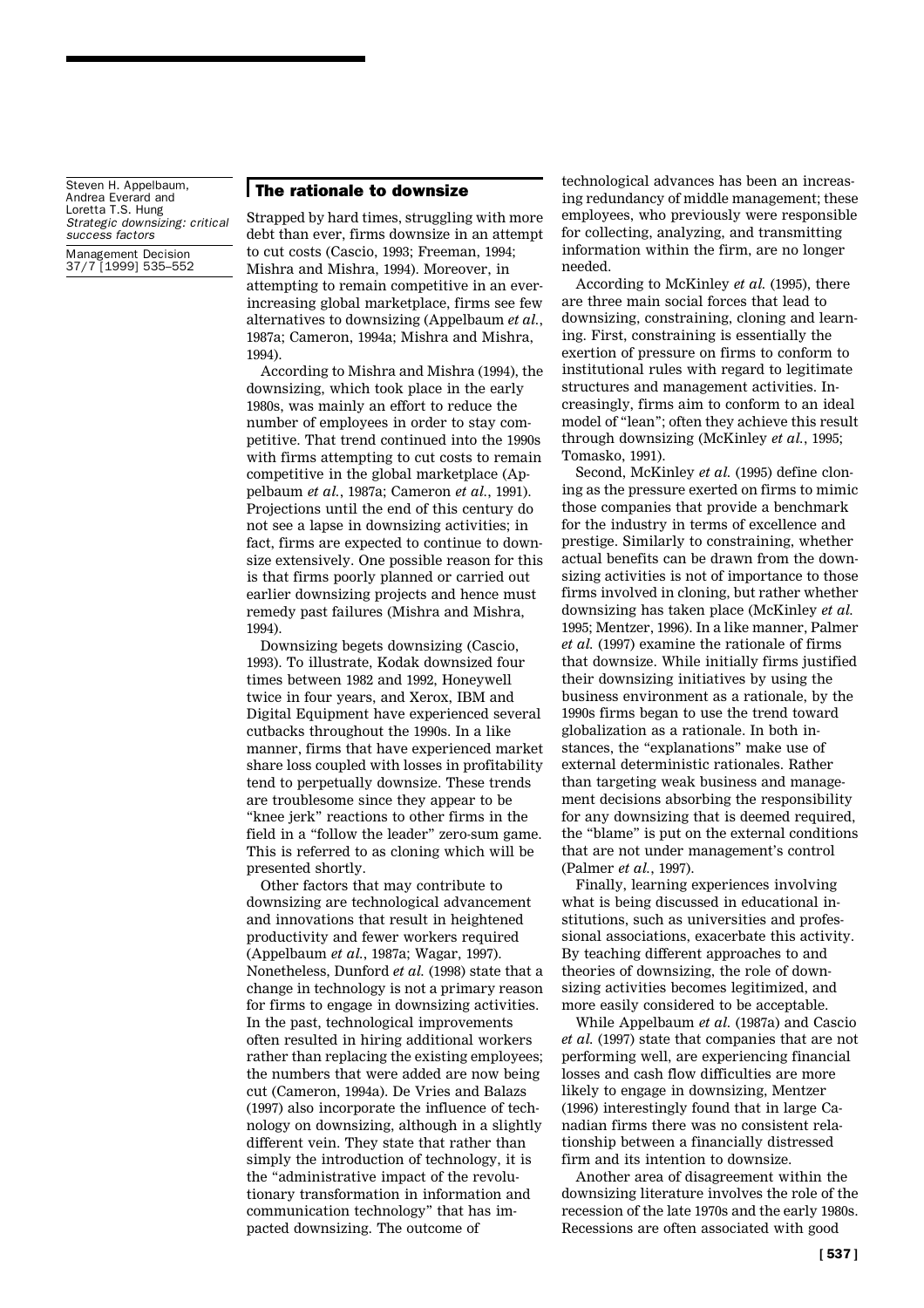Management Decision<br>37/7 [1999] 535–552

opportunities to improve a firm's productivity through the introduction of automated equipment and the reduction of workforce numbers (Cascio, 1993). Although Appelbaum et al. (1987a) contend that the recession has been the main cause of downsizing activities, a survey conducted by the American Management Association reported that nearly half of the respondents felt the recession had no influence whatsoever on downsizing. Rather, mergers and acquisitions, technological advances, and transfers of operations are to be held accountable for the ongoing downsizing projects (Cascio, 1993). Now that the rationale why firms downsize has been described, what they expect to achieve from their downsizing efforts in terms of outcomes will be presented.

## Expected outcomes: economic and human consequences

A common response aimed at "reducing fat and waste'' for firms that are experiencing difficulties due to decreasing sales, rising costs, and increasing competition is to cut the size of the organization, most often in the form of cutting employees (de Meuse et al., 1994).

Firms undertake downsizing with the expectation that they will experience financial and organizational benefits (Bruton et al., 1996; Cascio, 1993; Freeman, 1994) and that organizational health will be restored to the firm (Freeman, 1994). Often, the goal of downsizing is to enhance efficiency and productivity within a firm (de Vries and Balazs, 1997; Cascio, 1993; Mishra et al., 1998; Mone, 1994), that is, to do more with less. Another economic benefit results from firms being able to increase value for their shareholders (Cascio, 1993; Cascio et al., 1997). Moreover, Mone (1994, 1997) suggests that benefits may equally be present in the form of lower average salaries for the less senior surviving labor force, fewer management layers, and more decentralized organizational structures.

Beneficial consequences in terms of cost cutting considerations are also among the expected outcomes of firms that downsized (Appelbaum et al., 1987b; Cameron et al., 1991; Cascio et al., 1997). According to Cascio (1993), executives are able to better predict future costs than future revenues; hence, lowering costs by decreasing the number of employees is a good way to heighten earnings and, by implication, the price of the firm's stock (Mishra et al., 1998). By essentially removing middle management, overhead is reduced and the number of hierarchical

levels is lessened (de Vries and Balazs, 1997; Cascio, 1993).

According to Cascio (1993) and de Vries and Balazs (1997), expected economic benefits of downsizing include lower expense ratios, increased return on investment, higher profits and stock prices. In a like manner, organizational benefits that firms seek as a result of downsizing are lower overhead, smoother communications, increased entrepreneurship, and heightened productivity (de Vriesa and Balazs, 1997; Cascio, 1993).

Finally, downsizing also helps firms to remain competitive, especially in an everincreasingly global environment (Appelbaum et al., 1987b; Cascio et al. 1997; de Vries and Balazs, 1997). Firms that downsize should be able to lower their labor costs and, as a result, to control product prices to improve competitiveness (Cascio et al., 1997). As per Appelbaum et al. (1987b) firms have been prompted to become "lean and mean" through downsizing activities, competitive consideration on national and international levels have to be taken into account. While this section examined the expected outcomes of downsizing, the actual economic effects will now be addressed.

# Actual economic consequences

Although downsizing is undertaken by many firms to reduce costs, there is evidence that it does not decrease costs as much as desired and that in some cases expenses actually increase (McKinley et al., 1995).

In a survey carried out by Wyatt Associates in which 1,005 firms that had downsized between 1986 and 1991 were examined, the results indicated 46 percent of the firms had reduced expenses, 32 percent had increased profits, 22 percent had experienced gains in productivity, and 17 percent had reduced bureaucracy (Cameron, 1994a; Cascio, 1993). In other survey results from the Society for Human Resource Management, over 50 percent of the 1,468 firms that had downsized reported that productivity had declined as a result of downsizing (Cameron, 1994a; Cascio, 1993). Drops in productivity were also acknowledged by Mabert and Schmenner (1997); their study enumerates a number of other costs, most of which are hard-to-quantify, including costs of quality which are a result of increased rework, scrap, and inspection, overtime costs as fewer employees try to handle the same amount of work as before, and forgone new business opportunities since the company does not have the resources to take on any more work.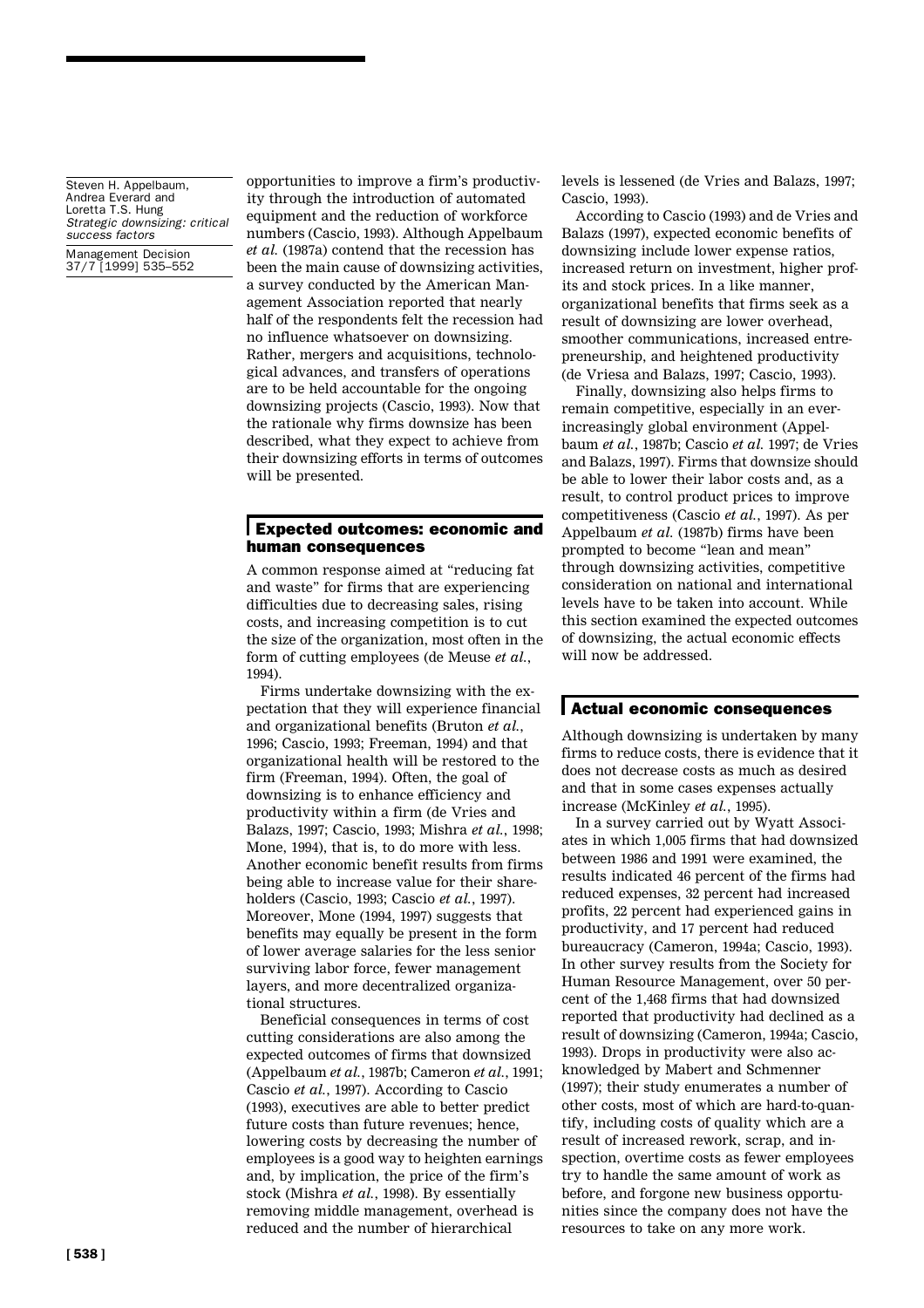Management Decision 37/7 [1999] 535±552

Mirvis (1997) cites that over one third of the downsizing companies that were surveyed reported an unexpected increase in temporary workers and consultants, and the need for employees to put in overtime and to be retrained. Similarly, de Vries and Balazs (1997) claim that when long-term employees were cut, organizations experienced loss of ``institutional memory'' and that when head office employees who had had a more longterm strategic mindset were dismissed, often ``new'' executives adopted a short-term approach to decision making. This resulted in an overall sense of alienation for the firm and gave rise to serious and negative consequences for the research and development department, capital investments, training and development, and over-all performance of these organizations.

de Meuse et al. (1994) reported the findings of their study which contrasted the financial performance of the 17 Fortune 100 firms that made public layoff announcements in 1989 with the 35 Fortune 100 companies that made no layoff announcements from 1989 to 1991. They found that the financial performance of firms that downsize continues to lag after downsizing efforts as they expect more layoffs in the future. In a like manner, Bruton et al. (1996) report that, in general, for two years following downsizing the stock value of firms decreases.

Within the downsizing literature dealing with the non-realization of the expected benefits of cutting the number of employees, several reasons for unsuccessful downsizing are cited:

- 1 the downsizing projects were poorly executed or not managed properly (Cameron, 1994a; Freeman, 1994);
- 2 the inability of firms to look beyond the traditional 3-C approach to organization design and management (principles of command, control, and compartmentalization) (Cascio, 1993);
- 3 the extent of resentment and resistance to change within the firm resulting in the loss of productivity, efficiency, and competitiveness (Cameron, 1994a);
- 4 firms not well prepared for the types of problems that arise due to downsizing (employee resentment and concern, loss of morale, lack of innovation and creation, etc.) (Cascio, 1993; Dougherty and Bowman, 1995; Freeman, 1994); and
- 5 downsizing is driven by social forces instead of finding motivation in predictable financial benefits (McKinley et al., 1995)

According to Freeman (1994), many downsizing projects fail because rather than

take the opportunity to reorient themselves and engage in a major turnaround, firms focus on internal efficiency. Firms aim to become smaller versions of their previous selves; instead they should be questioning their very existence in their present state. In a study conducted by Mirvis (1997), it was found that firms that engaged in downsizing in order to cut costs were more likely to encounter post-downsizing problems than firms that downsized to increase productivity. Similarly, firms that downsize as a defensive reaction to decline are less likely to be successful than those who undertake downsizing activities to increase performance (Bedeian and Armenakis, 1998).

Furthermore, Cascio et al. (1997) performed an empirical study on 5,479 employment change occurrences using data from Standard & Poor's 500 companies, between 1980 and 1994. The two dependent variables that were examined were return on asset and return on common stock. The authors found that firms that undertook pure employment downsizing did not report significantly higher returns than the industry average. However, they found that firms that not only downsized but also engaged in asset restructuring were more likely to show higher returns on assets and stocks than other companies in their industry. Finally, they warn that strictly downsizing may not generate the benefits that management expects. Examining the economic consequences of downsizing is a modest index; the evaluation of human resource consequences sheds a different light on this perplexing topic.

# Actual human consequences

While those who lose their jobs may seem the most affected by downsizing, it is more likely that the employees who remain suffer the more negative effects. In a survey conducted by Right Associates, 70 percent of senior managers who remained in downsized firms reported that morale, trust, and productivity declined after downsizing. Mirvis (1997) states that over 60 percent of the employees interviewed found as the main downside of downsizing the lower morale of the survivors. In addition to these negative effects, employees suffer from heightened levels of stress, conflict, role ambiguity, and job dissatisfaction, the inability to monitor, control and support business units effectively, an overall sense of dissatisfaction with supervisors and colleagues, and burnout (Appelbaum et al., 1987b; Cascio, 1993; de Vries and Balazs, 1997; Mone, 1994). As a result, firms lose their stability and experience declines in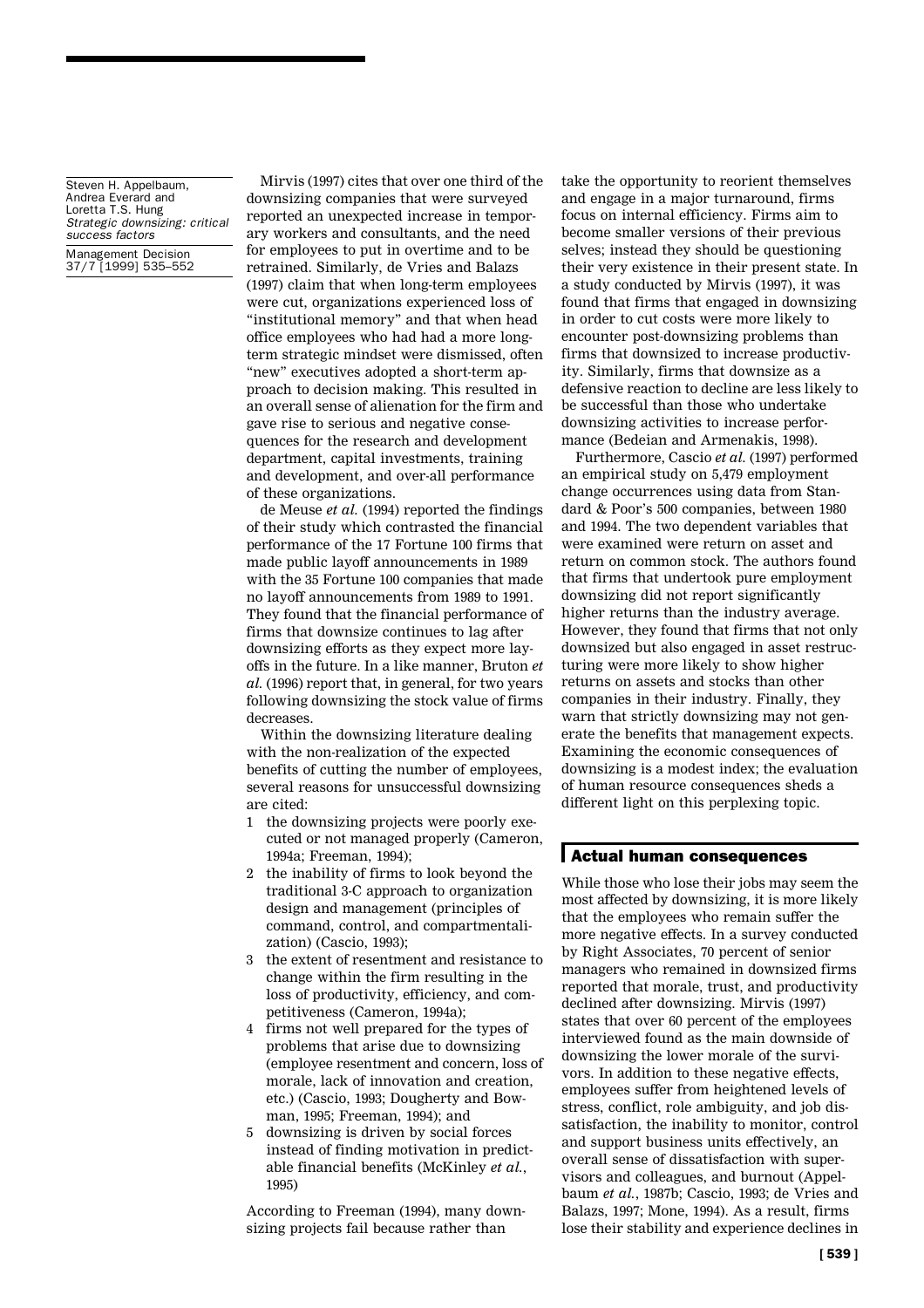Management Decision<br>37/7 [1999] 535–552

terms of their levels of coordination and motivation; in due time, it is the company's performance levels that suffer to the greatest extent (Appelbaum et al., 1987b; de Vries and Balazs, 1997).

According to Cascio (1993), the effects of downsizing are longer-term than most would like to admit. While immediate negative consequences include loss of morale, distrust, and drops in productivity as well as employees becoming self-centered, narrowminded and risk averse, the literature stresses long-term impacts such as a lack of commitment to one's employer, ultimately resulting in recurring career transactions and greater turnover for firms (Cascio, 1993; de Vries and Balazs, 1997; Mone, 1994).

A case study conducted by Mone (1994) on a major Fortune 100 organization that operates internationally reports that employees who have greater self-efficacy and self-esteem are more likely to contribute to increased employee turnover in downsizing firms than in non-downsizing firms. These results were found after a hierarchical regression analysis was performed on the data of 145 returned usable surveys. Often, these high self-efficacy employees are dissatisfied with the fewer benefits, rewards, and opportunities available due to the downsizing that has occurred, feel less committed to the firm, and are thus more likely to seek employment elsewhere (Cascio, 1993; Evans et al., 1996; Mone, 1994). Conversely, Mone (1994) found that employees with low self-efficacy tend to perform at lower levels and have less confidence to look for other employment opportunities. Furthermore, these results suggested that low self-efficacy employees become more committed to the downsizing firm and are less inclined to leave the company. Paradoxically, to restore organizational health, to be able to compete and to survive, downsizing firms most need the competent, successful and confident employees who are more inclined to leave (Mone, 1994).

Some of the reasons why firms downsize, their expected outcomes, and the actual economic and human consequences, have now been discussed. The following sections will explore downsizing approaches, strategies, and tactics, which will provide some guidance for firms to downsize successfully.

# Downsizing approaches

When a firm initially decides to downsize, it must first evaluate whether its internal operations and environment are compatible with the external environment. This will determine which downsizing approach -

reorientation or convergence – the firm should undertake. Neither of the approaches is invariably the one to adopt in all downsizing efforts as each of them addresses distinct strategic and redesign issues. The following data are intended to modestly summarize the concepts of reorientation and convergence, and are largely based on the works of Freeman and Cameron (1993) and Freeman (1994). However, other researchers have also contributed to strategies.

## Downsizing as reorientation

Firms which engage in major downsizing efforts and aim to realign the internal organization with the external environment (most likely to improve its competitive positioning within the industry) should adopt a reorientation approach (Bailey and Szerdy, 1988; Bruton et al., 1996). Reorientation forces the organization to question the very essence of its existence; it prompts the firm to address not only issues concerning how things are done but also if things need to be done in the first place. The objective of reorientation is to redefine the firm's mission, according to its ``fit'' with the environment.

The basic objective of reorientation is for the firm to adopt a new, more efficient and effective overall structure following an indepth analysis of its present mission and strategic direction. This track follows naturally that reorientation results in downsizing. Through reorientation, the manner in which the firm will downsize is made clear, for example, through combining units, eliminating redundancies, etc. Reorientation rarely results in across-the-board cuts. However, needs and skills analyses are conducted and selective layoffs are strongly encouraged; not massive indiscriminate firings.

There are four critical issues to successful reorientation:

- 1 The entire organization must be involved in systematic analysis; this analysis will review the firm's structure, skills, jobs, and tasks.
- 2 Participation from all levels of the organization is necessary. Suggestions as to identifying ways to downsize and to reorient the organization should come from all levels and areas of the firm; all employees should feel some responsibility for any changes that may occur.
- 3 Communication is vital to successful reorientation activities. It must be made clear to all employees that the firm will be experiencing critical change and that a completely restructured firm will soon be reality; the use of communication and symbolic management activities (reward ceremonies, slogans, inspirational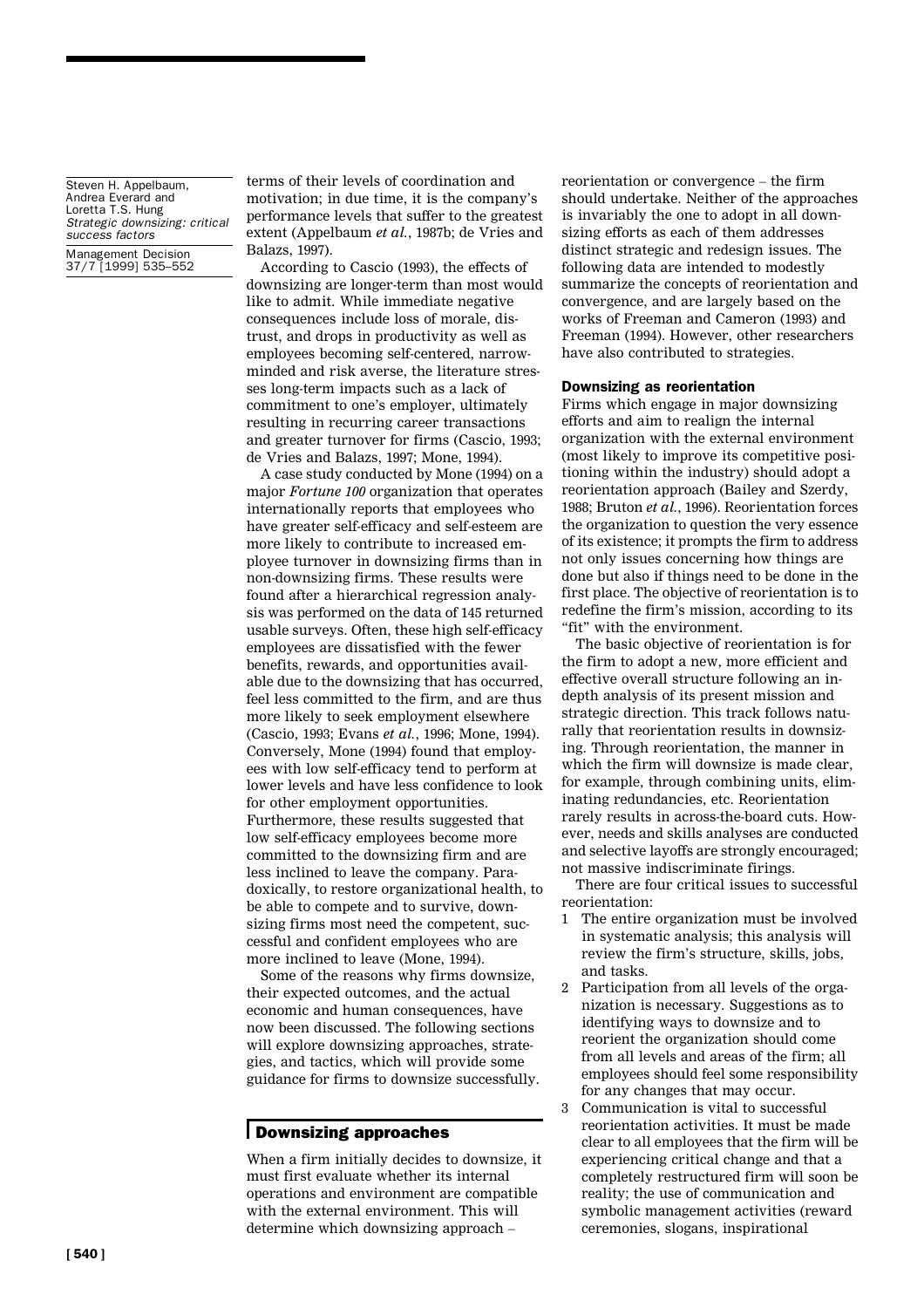Management Decision<br>37/7 [1999] 535–552

speeches, etc.) is very important at this stage.

4 Emphasis must be placed on the firm's relationship with other organizations with respect to their potential help or hindrance to the downsizing efforts. For example, tasks formerly performed by the organization may, following reorientation, be transferred outside the organization. Essentially, reorientation involves direction coming from management yet with a high degree of participation from all employees.

While reorientation aims to redesign the entire organization, the goal of convergence, the other approach, is to reinforce the firm's present structure and strategy by continuously attempting to make the firm more efficient.

## Downsizing as convergence

Generally, convergence does not imply any type of major change but rather solicits continuous improvement. All members of the organization are urged to think in terms of how the firm can continue doing what it does better, in a more efficient manner; ways to improve productivity, streamline operations, and increases in efficiency are continually being sought.

In convergence, all employees of the organization participate in downsizing; it is not solely the responsibility of upper management. Throughout the entire organization, there is a sense that operations are not being ideally performed and that there is always room for improvement as a driving force; innovation is encouraged, as are suggestions for improvement from individual employees, task forces, and improvement teams. While in reorientation changes occur across-theboard in all areas of the organization. However, when downsizing via convergence, changes occur in a piecemeal manner in selected areas of the firm. Convergence entails incremental change.

Convergence is best implemented not at the organization level (as is reorientation) but rather at the micro level, for example, at localized tasks, jobs, and processes. More extensive participation is required from those directly being affected by the downsizing nonetheless, the entire organization is urged to adopt a mindset of continuous improvement. While management may set the general direction and goals of the downsizing effort, the process of downsizing as convergence is mainly a bottom-up approach. In reorientation, communication and symbolic management are of the greatest importance during the process of redesign;

however, during convergence, the critical time frame for communication and symbolic management is before the downsizing effort is ever initiated. As a result, the mindset of continuous improvement is instilled before the process begins, and communication and symbolic management are then used to reinforce the notion of continuous improvement.

One of the main advantages of downsizing as convergence is that the firm is involved in perpetual improvement, and that managers and employees of the firm strive to make the firm as efficient as possible by reducing headcount and streamlining operations, while at the same time ensuring that the skills and knowledge required by the organization are conserved (Hardy, 1987). Ironically, though, a major downside of convergence is that employees who suggest improvements to operations and other efficiency-seeking activities may find themselves without employment or increased workload, as their suggestions for improvement and refinement entail headcount reduction.

Ideally, firms that engage in downsizing as reorientation should subsequently follow practices pertaining to convergence. Once the firms have undergone a major upheaval in terms of their structure and processes, they should adopt a continuous improvement mindset, never ceasing to seek improvement in efficiency. Once a firm has decided which downsizing approach to adopt, it must then establish which downsizing strategy or strategies to use.

# Downsizing strategies

Within the downsizing literature, there are three common strategies that firms adopt to downsize: workforce reduction, work redesign, and systemic strategy. Each will be examined:

1 Workforce reduction strategy. Workforce reduction, often the first choice of strategies for firms that downsize, is generally thought of as a quick fix, short-term "grenade" type solution and includes transfers, outplacements, retirement incentives, buyout packages, layoffs, and attrition (Cameron, 1994a; Cascio, 1993; Feldman and Leana, 1994; de Meuse et al., 1994). Attrition, induced redeployment, involuntary redeployment, layoffs with outplacement assistance, and layoffs without redeployment assistance are the five ways in which to implement workforce reduction (Greenhalgh et al., 1988; Wagar, 1997). Each method provides the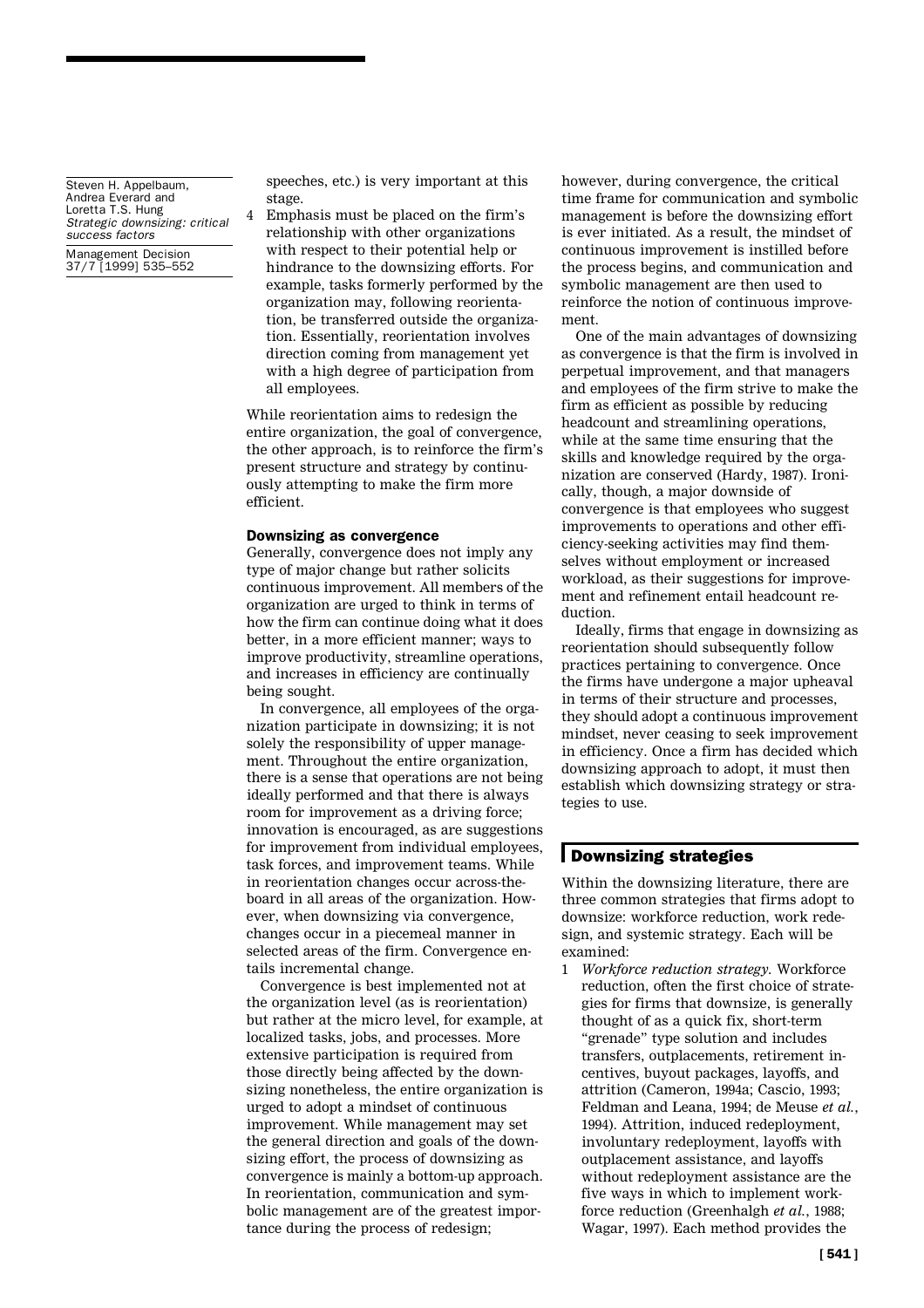Management Decision<br>37/7 [1999] 535–552

employee with a lesser degree of protection. According to Cameron (1994a), this type of strategy is carried out at all levels of the organization, without consideration given to insuring that crucial skills and critical human resources are maintained; this leads to a form of "competency anemia''. Mentzer (1996) suggests that instead of indiscriminately laying off employees, the most effective way to downsize may be to consciously and carefully choose the employees to be cut.

- 2 Work redesign strategy. Work redesign aims to reduce work instead of cutting the number of employees. This is a mid-term strategy implemented by phasing out functions, hierarchical levels, departments or divisions, redesigning tasks, combining units and adopting a shorter work week. Cameron (1994a) claims that it is important that the changes carried out are clearly focussed on redesigning work and organizational processes. The research findings indicate that 50 percent of the firms studied had adopted a redesign strategy at least once.
- 3 Systemic strategy. The main objective of a systemic strategy is to try to ensure that continuous, repetitive, seemingly neverending workforce reduction will not have to be carried out in the future. This is a long-term strategy. A systemic strategy relates downsizing with simplifying all areas of the company, including suppliers, design processes, marketing, sales support, and production methods; in essence, the whole organization is simplified. A systemic strategy focuses on eliminating the status quo, emphasizing culture, allowing the appropriate amount of time for implementation, looking at long-term payoff (Cameron, 1994a).

The three downsizing strategies are not necessarily independent of each other; however, per Cameron (1994a), it is more common for firms that are downsizing to rely on alternative methods of one type of strategy than to adopt several alternatives across the different strategies. In doing so, firms therefore have more depth than breadth when undertaking downsizing efforts (Cameron, 1994a).

There are several benefits associated with workforce reduction: it provides an immediate shrinkage, its across-the-board nature draws the attention of all employees to take account of the unhealthy situation of the firm, it prompts cost savings of day-to-day operations, and finally it gets the intense attention of the employees of the firm who anticipate further change (Cameron, 1994a).

There are, however, many more negative consequences associated with this downsizing strategy. When a workforce reduction strategy is undertaken, it is often difficult to know in advance of time who will be eliminated, what skills may be voided from the firm, and what the exact result in terms of human resources will be once the employees leave (Bruton et al., 1996; Cameron, 1994a; Feldman and Leana, 1994). Moreover, this type of downsizing strategy is associated with firm dysfunction, organizational ineffectiveness, and loss of loyalty and commitment. Employees become self-absorbed and a me-first attitude prevails (Cameron, 1994a; Cascio, 1993). Although firms may feel the necessity to use workforce reduction for their short-term benefits, in the long-term these benefits are negated by long term costs. For example, as discussed by Bruton et al. (1996) and de Meuse et al. (1994), engaging in workforce reduction may have merit when looked at only in the short term. However, the research found that firms continue to accrue financial problems as they continue to announce layoffs; therefore, the rationale behind using such a strategy is not easily supported.

Instead of engaging in workforce reduction, firms can implement other human resource alternatives which entail cutting labor costs, streamlining operations, putting hiring on hold, decreasing or eliminating employee benefits or perks, or shortening the work week (de Meuse et al., 1994; Feldman and Leana, 1994).

When firms undertake a work redesign strategy, they are usually able to increase their level of efficiency because of the simplified structure. However, this mid-term strategy involves only localized improvement within the organization, and hence it does not produce the widespread effects that systemic strategies produce.

Within the downsizing literature, of the three strategies, the systemic strategy was deemed the most likely to produce positive results. According to Cascio (1993), in order to sustain long-term improvements in efficiency, organizations must engage in continuous improvement processes which include not only organization redesign but also systemic changes which help eliminate redundancies, waste and inefficiency. By engaging in continuous improvement strategies, the need for periodic radical and drastic reduction in headcount is alleviated.

Simply laying off workers and not making any attempt to change work processes or tasks results in ineffective downsizing. Firms that try to improve productivity by cutting headcount often end up with over-worked,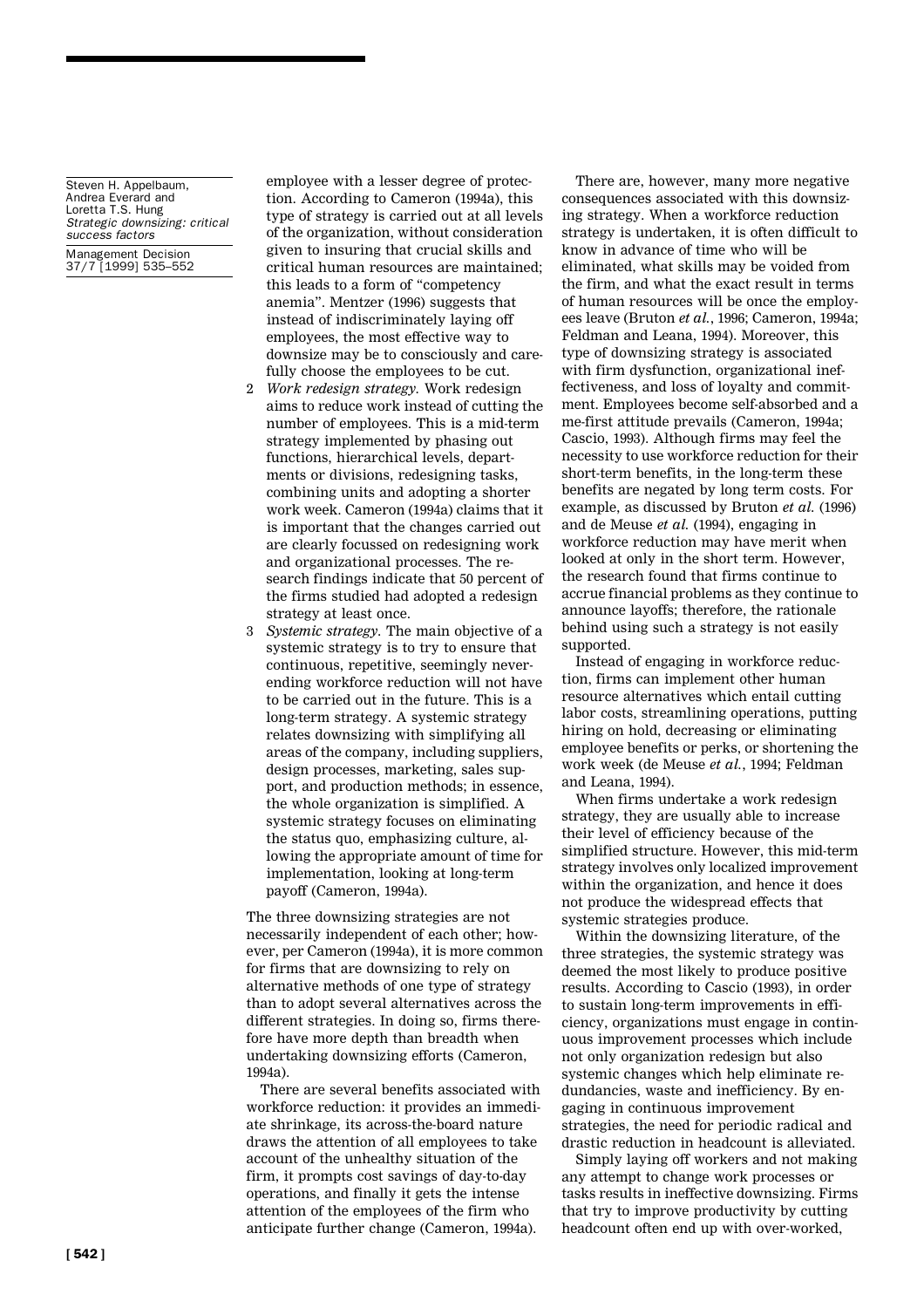Management Decision<br>37/7 [1999] 535–552

over-stressed, distrustful, bitter and angry employees (de Vries and Balazs, 1997; Mentzer, 1996; Schmenner and Lackey, 1994; Touby, 1993).

Firms that effectively downsize generally plan, invest in analysis, encourage participation from all stakeholders, and thrive on information exchange between departments, among supervisors and subordinates, and throughout the entire organization (Cameron, 1994a). These are some of the downsizing tactics that will be discussed in the following paragraphs of this article.

# Downsizing tactics

This section of the article will discuss human resources as assets, the need to plan, employee participation, leadership demands, communication requirements, support to victims and survivors, mutual trust, reactions of survivors as reported in seven laboratory experimental and empirical studies, and the role of human resource professionals in the process of downsizing.

## Human resources as assets versus costs

Human resources are often referred to as human liabilities; hence many downsizing efforts, especially those adopting a topdown approach, simply focus on reducing the number of employees (Cameron, 1994a; Cascio, 1993). Because employees are under management's control and are associated with the greatest part of production costs, they are often targeted first (Appelbaum et al., 1987b). However, employees need to be recognized as a firm's most valuable assets and thus deserving of the appropriate attention; long-term planning of its human resources including proper diagnosis of the employees' reactions and organizational dysfunctioning is required for a firm to survive and to succeed (de Meuse et al., 1994; de Vries and Balazs, 1997). Rather than simply reduce headcount when attempting to cut costs and restructure assets, firms must strategically analyze, restructure and deploy employees on a continuous basis, taking into account all costs including those associated with future employment needs (Appelbaum et al., 1987b; Cascio et al., 1997; de Meuse et al., 1994). To illustrate, according to Mishra et al.(1998), training or retraining employees boosts their confidence to work in new environments; as a result, they feel more empowered and more competent to deal with any uncertainty they face.

## Planning

Planning is an important part of the downsizing effort. Before downsizing actually takes place, firms need to have developed a long-term strategic plan which takes into account how departments, areas, and processes can be redesigned while retaining high performers who are crucial to the organization (de Meuse et al., 1994; Freeman, 1994; Mone, 1994). It is important to include staff analysis and realignment into the planning phase of downsizing (Schmenner and Lackey, 1994); this will help to retain vital skills and knowledge (de Meuse et al., 1994; Freeman, 1994). Also, if younger, creative employees leave the organization, its ability to compete in the future may be compromised (Mone, 1994).

Furthermore, management has to take into consideration that any form of downsizing will result in increased levels of stress, job insecurity and uncertainty; it is management's responsibility to minimize these negative consequences (Mone, 1994). According to Mishra et al. (1998), many firms are primarily concerned about damage control and hence react to employees' negative feedback instead of making plans to alleviate their worries and to maintain a sense of trust in the organization. Many companies that are ill-prepared for the consequences of downsizing make no retraining or redeployment plans and are soon faced with many more problems than they ever anticipated (Mabert and Schmenner, 1997). Finally, firms that downsize must realize that to "light a new fire of employee enthusiasm,'' programs that build positive attitudes toward downsizing and the firm must be initiated (Emshoff, 1994) during this planning phase.

## **Participation**

Typical top-down downsizing approaches are most likely the least effective plan of action (Cameron, 1994a). Cascio (1993) counsels against surprising employees with downsizing activities; rather, all members of the organization should be involved in the planning stage. By full participation of the firm, employees are more likely to accept and feel responsible for the changes, and this increases the probability of successful downsizing (Freeman, 1994); the planning and implementation of downsizing should be representative of all members' interests (Mishra et al., 1998). Freeman (1994) suggests even consulting customers and suppliers as they may offer innovative ways to a firm to accomplish its mission. This is an avantgarde action with a great deal to offer for future downsizings.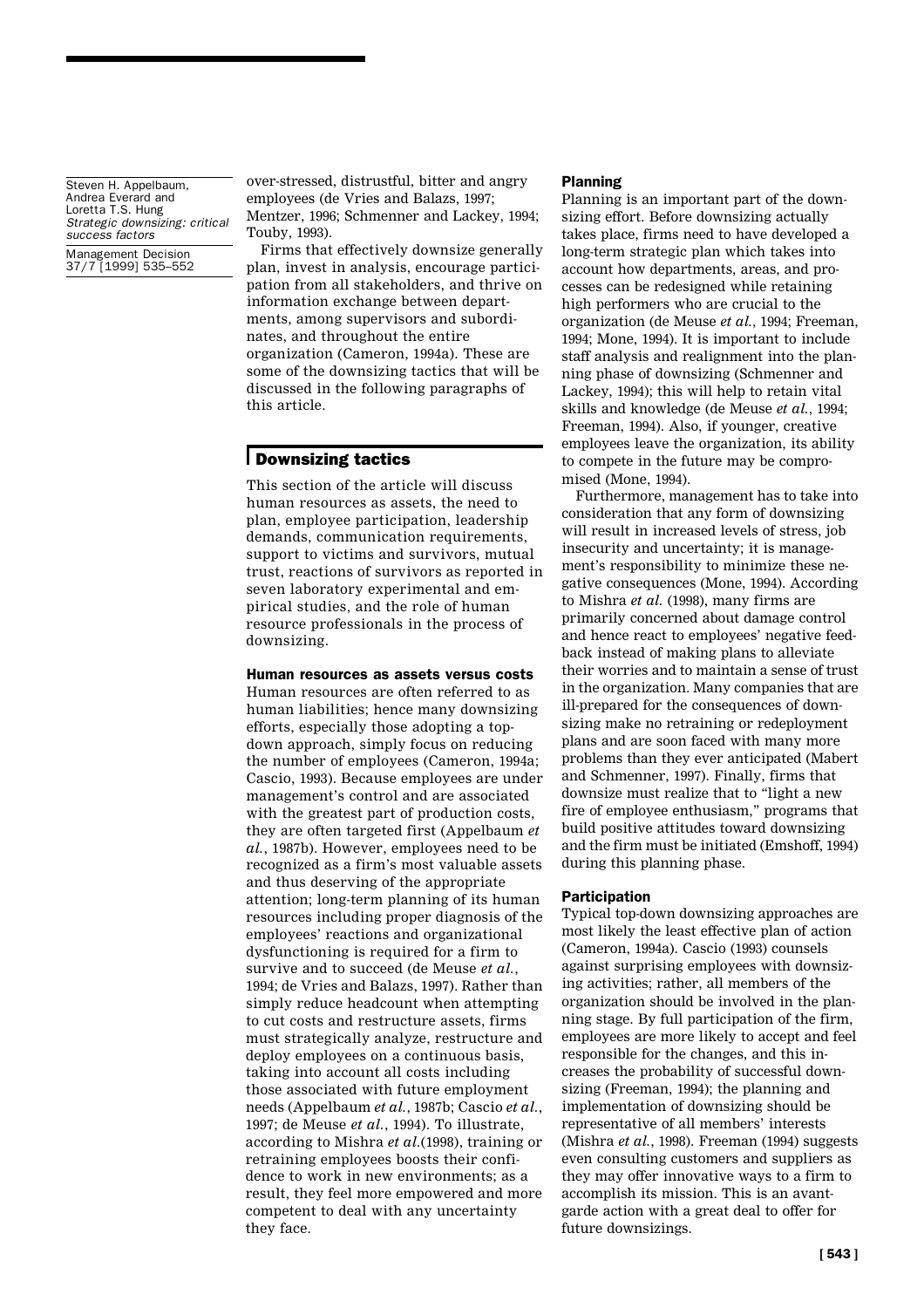Management Decision<br>37/7 [1999] 535–552

Strategically planning for downsizing requires contributions not only from top management but also from middle and lower levels of employees within the organization (Appelbaum et al., 1987b; de Meuse et al., 1994; Freeman, 1994). Employees want to feel that all levels of the organization are sharing in the effects of downsizing, no matter how negative; for example, Touby (1993) states that employees feel disillusioned when executive management does not relinquish their own bonuses and other privileges while all levels of the organization have been negatively impacted by the downsizing.

By involving all members of the firm in the downsizing effort, the level of uncertainty is reduced and the amount of control over the process is increased (Appelbaum et al., 1987a; Mishra et al., 1997). To illustrate, employees who were asked to rate the relative importance of job-related issues pertaining to attracting, motivating and retaining superior employees cited "opportunities to participate in decisions'' was one of the most important aspects (Mirvis, 1997).

## Leadership

Within the downsizing literature, full participation of members of the organization is strongly recommended, as are top management support and commitment (Appelbaum et al., 1987a; de Meuse et al., 1994; Freeman, 1994). The overall vision, strategy, and direction have to come from top management that is composed of highly visible, supportive, aggressive, and confidence-building leaders who know the business and its people well (Appelbaum et al., 1987b; de Meuse et al., 1994; Freeman, 1994; Mishra et al., 1998).

The presence of senior managers indicates to employees that top management is concerned about them. However, to truly increase trust and open, honest communication, it is not enough for top managers to be present, they must also be willing and prepared to help employees and to answer any questions that may arise. Employees, who feel that top management is acting solely in self-interest, are likely to backlash and to feel resentment toward top management and the organization (Mishra et al., 1998). Moreover, employees do not want leaders to manage relationships only in down times, but rather on an ongoing basis (Mansour-Cole and Scott, 1998).

#### Communication

In order to encourage the entire firm to participate, open and honest communication is required (de Meuse et al., 1994). According to Mansour-Cole and Scott (1998) one reason that expected profits from downsizing are not fulfilled is that firms fail to make employees feel respected and valued. There are numerous avenues through which to communicate, including memos, speeches, department meetings, videos, and bulletin boards. Employees must feel they are being informed accurately and in a timely fashion of the downsizing efforts. Management must announce the downsizing after mature consideration and in a convincing manner (Mishra et al., 1998). Furthermore, by sharing confidential financial and competitive information with employees, and by showing a willingness to communicate everything all the time, management establishes a greater sense of trust and honesty. This, in turn, encourages employees to cooperate and to help the company survive the temporary unhealthy situation (de Vries and Balazs, 1997; Mishra et al., 1998).

A communication plan must be established in order to announce to the firm's employees, suppliers, customers, and investors any progress in terms of downsizing activities (Appelbaum et al., 1987b; de Meuse et al., 1994; Mone, 1994). Likewise, management must communicate to employees the firm's commitment to retaining high performers who are likely to succeed in the downsized firms (Mone, 1994). Without such communication, employees will feel excluded, rumors are likely to spread, and employees will become demoralized (Appelbaum et al., 1987b; de Meuse et al., 1994; Schweiger and DeNisi, 1991; Smeltzer, 1991); it is of greatest importance that the communication lines between the Human Resources manager and the employees remain open at all times (Appelbaum et al., 1987b). While currently much communication takes place via technology, Cascio (1993) states that human interaction cannot be completely replaced by computer networks and video conferences; open and honest communication requires human interaction.

#### Support to victims and survivors

While much of the literature deals with the survivors, those left in the company after the downsizing effort, the employees who have been terminated are also one of the topics often included in downsizing papers. It is important to provide support not only for the survivors but also for the victims. In order to help the laid-off employees, firms can provide help in outplacement services, redeployment, training, collaboration between the private and the public sectors, and securing financial aid from governments (de Meuse et al., 1994). For example, with the help of their former employers, victims of downsizing can take advantage of services provided to assess their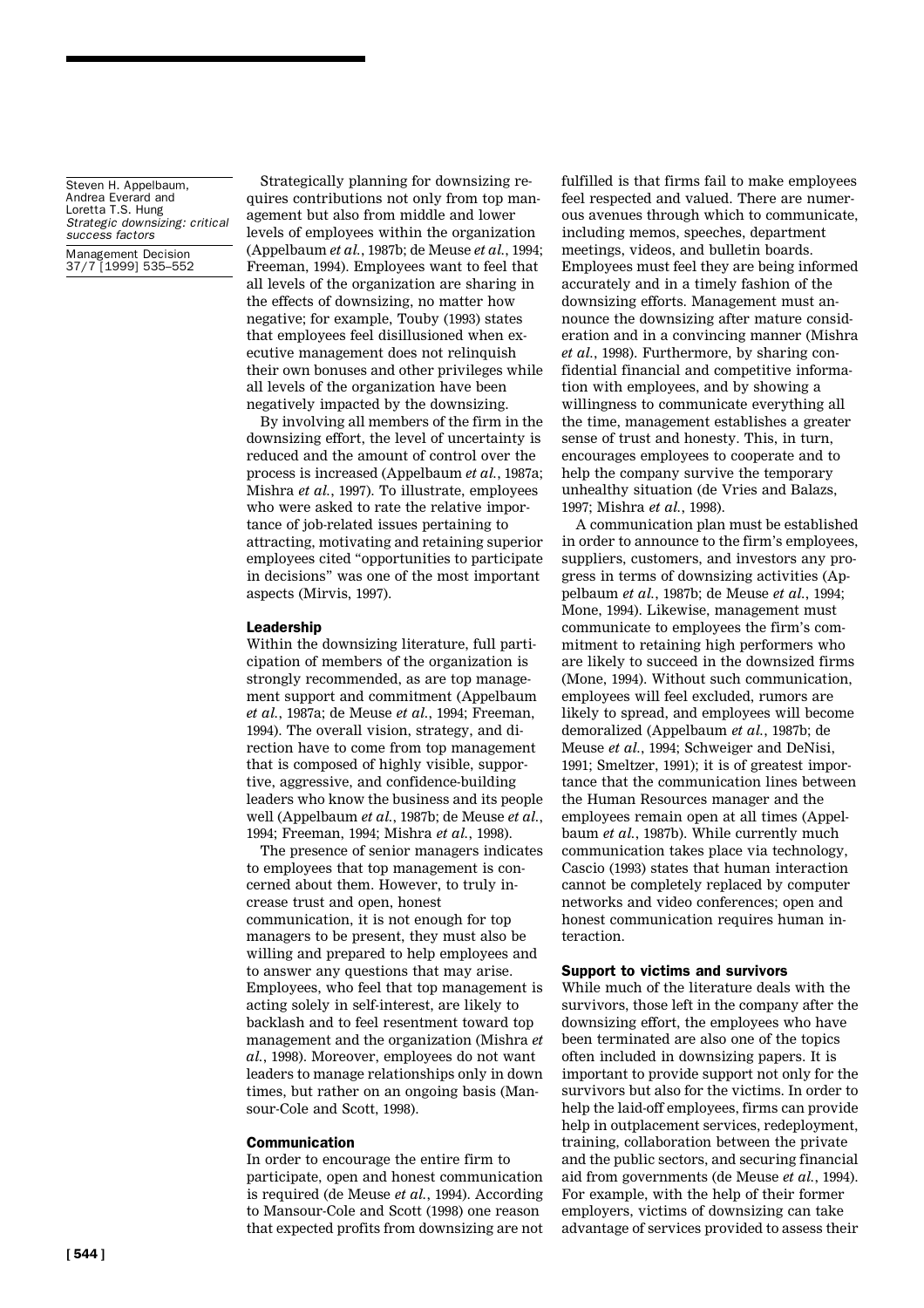Management Decision<br>37/7 [1999] 535–552

skills, to develop job search abilities, and to improve their chances of finding employment elsewhere (Feldmand and Leana, 1994). Furthermore, personal and financial counseling to laid-off employees can help maintain their feelings of empowerment and combat their feelings of despair (Mishra et  $a$ . 1998).

As stated in Appelbaum et al. (1997), it is important to pay equal attention and to provide support both to the downsized employees and to those who remain in the organization. Many firms still believe that their success depends largely on the commitment of their employees (Emshoff, 1994); it is therefore imperative that morale among the survivors is not compromised (Schmenner and Lackey, 1994). For employees who remain, it can be very painful for them to see their colleagues losing their jobs. The way in which surviving employees are handled right after downsizing is therefore crucial (Appelbaum et al., 1997). Furthermore, survivors will act as they see appropriate according to how the firm treated its laid off workers (Mishra *et al.*, 1998). As stated by Brockner *et* al. (1987), when survivors perceived that layoff victims had not been properly taken care of, they reacted negatively, either by not performing as well as they had or by not feeling as loyal to the firm as before.

#### Reactions: seven laboratory experiments

A series of laboratory studies on the survivors of layoffs was conducted by Brockner et al. (1987) and Brockner (1988). Owing to the research design, it is impossible to generalize their results. However, this research is useful in that it succeeded in isolating various factors that impact survivors, and it suggested how events could unfold in real life situations. This research provided support for the hypothesis that positive inequity theory might help in explaining the reactions of survivors to layoffs. In addition, preexisting stress and fair treatment of victims also seem to play a role in survivors' reactions.

Brockner et al. (1987) identified four psychological states that survivors might experience as a consequence of witnessed layoffs: job insecurity, positive inequity, anger, and relief. Further, if these psychological states materialize, both survivors' work behaviors and their attitudes could be affected. Particular attention is given to positive inequity, also called survivor guilt, which can be defined as follows, "to the extent that survivors perceive that their inputs were no greater than those of dismissed workers ... they may work harder in order to redress the inequity''.

In the first laboratory experiment discussed by Brockner et al. (1987), it is shown that survivors who saw a co-worker being dismissed felt more positive inequity and guilt than workers from a controlled group in which there was no layoff. In this experiment, the individual degree of selfesteem is a moderator variable that influences the efforts put into work after the layoff. This finding shows that survivor guilt potentially depends on many factors, which led the way for further studies.

The second study is based on the possibility that if the decision as to who is laid off is based on merit or seniority, survivors are in a position to reasonably believe that they were chosen to remain due to their greater inputs. This could conceivably induce them to feel less positive inequity or guilt than would survivors of layoffs effectuated randomly. This intuition was corroborated by the fact that, after the layoff, productivity increased more for survivors of a random group than for survivors of a merit group. However, this does not suggest that survivors chosen on the basis of merit do not feel guilt and positive inequity. Two further studies (numbers three and four) that were conducted suggested that seniority-based layoffs, in the experimental context, produce little impact on the survivors' work performance. This corroborates the findings of the second study.

In a fifth study, the level of attachment felt by survivors toward the victims was manipulated so that they would identify with them at various levels, and the layoffs were conducted on a random basis, in which case survivor guilt is expected to be present. All combinations of situations in which there were high or low identification with the victim and fair or unfair compensation of the victim were examined. It was observed that survivors' work performance increase was the lowest when high identification was correlated with uncompensated layoff. Under that situation, survivors judged the treatment to be the least fair, and they might have reacted in such a way to protest against management's unfair treatment of victims.

A sixth study revealed that survivors' work performance increased after the layoffs regardless of whether they experienced job insecurity. However, Brockner et al. (1987) found that, when there is job insecurity, there is in addition a more negative feeling toward fellow survivors. As a consequence, competition increases in which everyone tries to work as hard as possible and produce the most, so as to insure that they will deserve to stay in case of future cutbacks.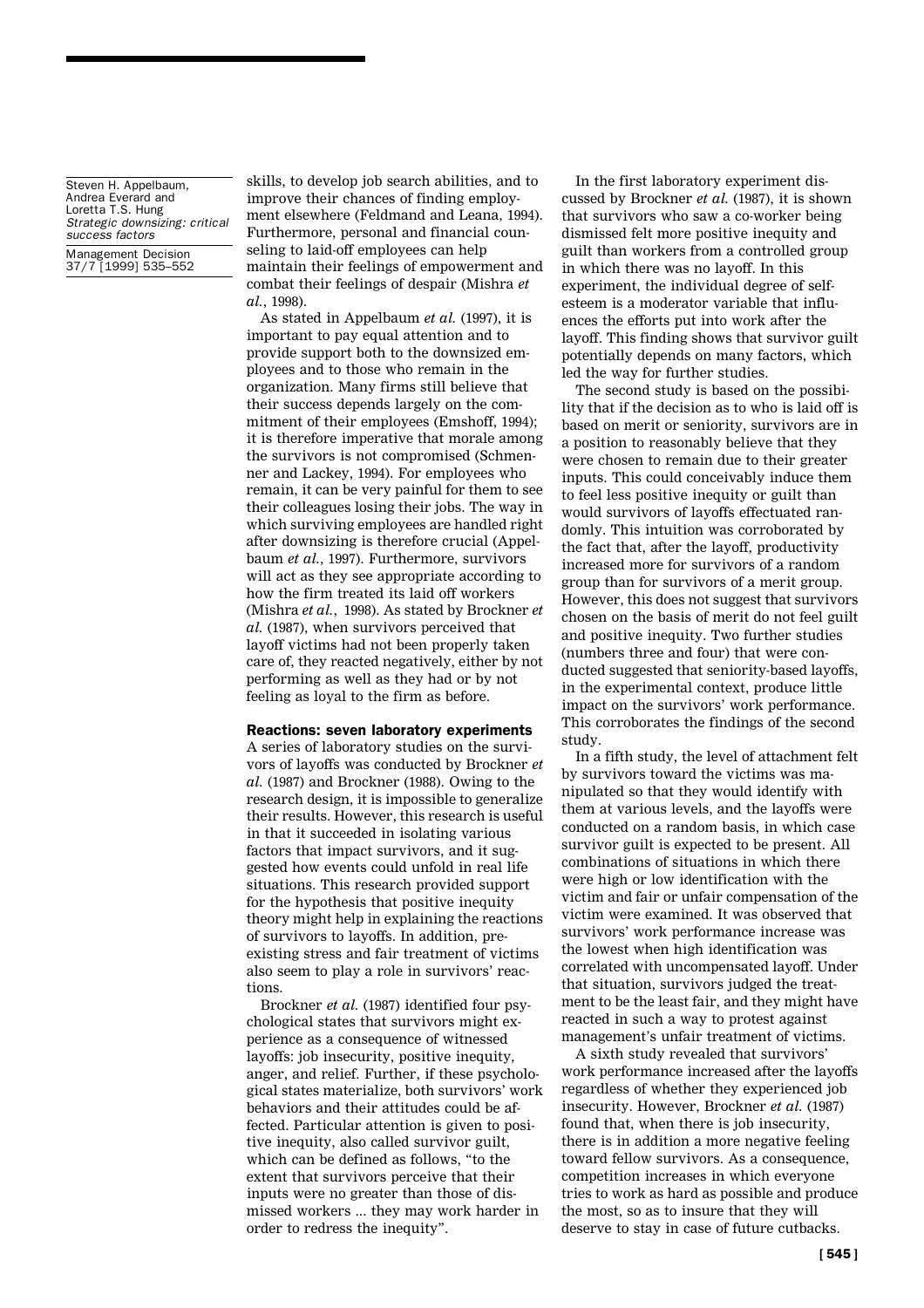Management Decision<br>37/7 [1999] 535–552

Finally, a seventh study of survivors examined the effect that their work environment could have on their stress level. It was found that the more severe the layoffs, the least organizational commitment is present among survivors. It was also deduced that commitment to the company is more strongly correlated with layoff severity than to the commitment to work.

A general conclusion from these seven laboratory studies is that real life layoffs may cause positive inequity which in turn would induce increases in work performance. However, it is impossible to say whether these increases would be permanent. In the case where negative inequity is felt, negative feelings toward management could result, especially when the victims are treated unfairly and survivors strongly identified with them. Finally, perceived fairness, as well as stress, seem to be important mediators of behavioral and attitudinal consequences of layoffs. These laboratory experiments furnish ground for field research, as their results can serve as guidelines of what avenues to investigate.

# Survivors' reactions: empirical studies

In order to get an appreciation of how survivors experience the layoff of their colleagues in real situations, Noer (1993) developed a brief listing and overview. He identified the following negative feelings and concerns experienced by survivors, job insecurity, unfairness, depression, anxiety, fatigue, reduced risk taking, lower motivation, distrust, betrayal, lack of reciprocal commitment, dissatisfaction with planning and communication, dissatisfaction with the layoff process, lack of strategic direction, lack of management credibility, short-term profit orientation, and sense of permanent change. These feelings are not to be taken lightly; in fact, they indicate that survivors are very much impacted upon by what occurred in their firms.

To this effect, Kets de Vries and Balazs' (1997) position on the reactions to downsizing is perspicacious: "It is our belief that the existing literature in this field could be enhanced if more attention were given to the mindset of different actors in this all-too realistic psychodrama and to the roles that the various parties play in the process''. The researchers also illuminate the fact that it is important to consider not only the feelings experienced by the employees that were not laid-off, but also how those who implemented the actual downsizing are affected by it

psychologically. The researchers felt downsizing breaks down a complex set of interconnections within the organization, and often induces dramatic changes in corporate environment. Presented this way, downsizing is strong enough to tear apart a whole value system, and the resulting organization is thus necessarily different from what it was before.

In their study, Kets de Vries and Balazs (1997) established, in line with the previous results obtained by Brockner et al. (1987), that job insecurity impacts organizational effectiveness. As a matter of fact, those chosen to stay with the organization cannot help but wonder how long they will stay. If they witness a first round of layoffs, they cannot help but think that there might be another one coming. Another capital issue is that, with those who leave, especially when they are key people, part of the memory of the organization disappears with them. As for executives, given this context, they become more likely to use a short-term decision approach, seeking ways to generate immediate profits, and not always realizing the longterm implications of their decisions under the stress of downsizing. They learn to adjust their decision-making style to the urgency of what they perceive as threatening.

In those cases where downsizing was conducted by cutting jobs without the establishment of a proper plan, it was observed that survivors' commitment and loyalty to the employer disappeared, and that employees started distrusting top management. The only way to remedy such an outcome is by conducting planned layoffs and by communicating more efficiently with employees.

Survivors' reactions in this study fell into one of two categories: either they distanced themselves from the victims when they did not particularly relate to them, or when they did identify with the victims, they distanced themselves from the organization. Survivor guilt was observed, but some survivors increased their productivity. In such a case, this was coupled with a race among survivors, due to the insecurity they felt with respect to their own jobs. Generally, survivors also tried to convince themselves that the layoffs were legitimate; that is, that those who left were those that deserved to leave, and this phenomenon also contributed to increase productivity - however, with lower morale. Such results were consistent with Brockner et al. (1987) and Brockner (1988).

A new perspective is also given by Kets de Vries and Balazs (1997), who stated that it can be interesting to view the similarities that exist between survivors and victims. Looking at the situation from this angle, both groups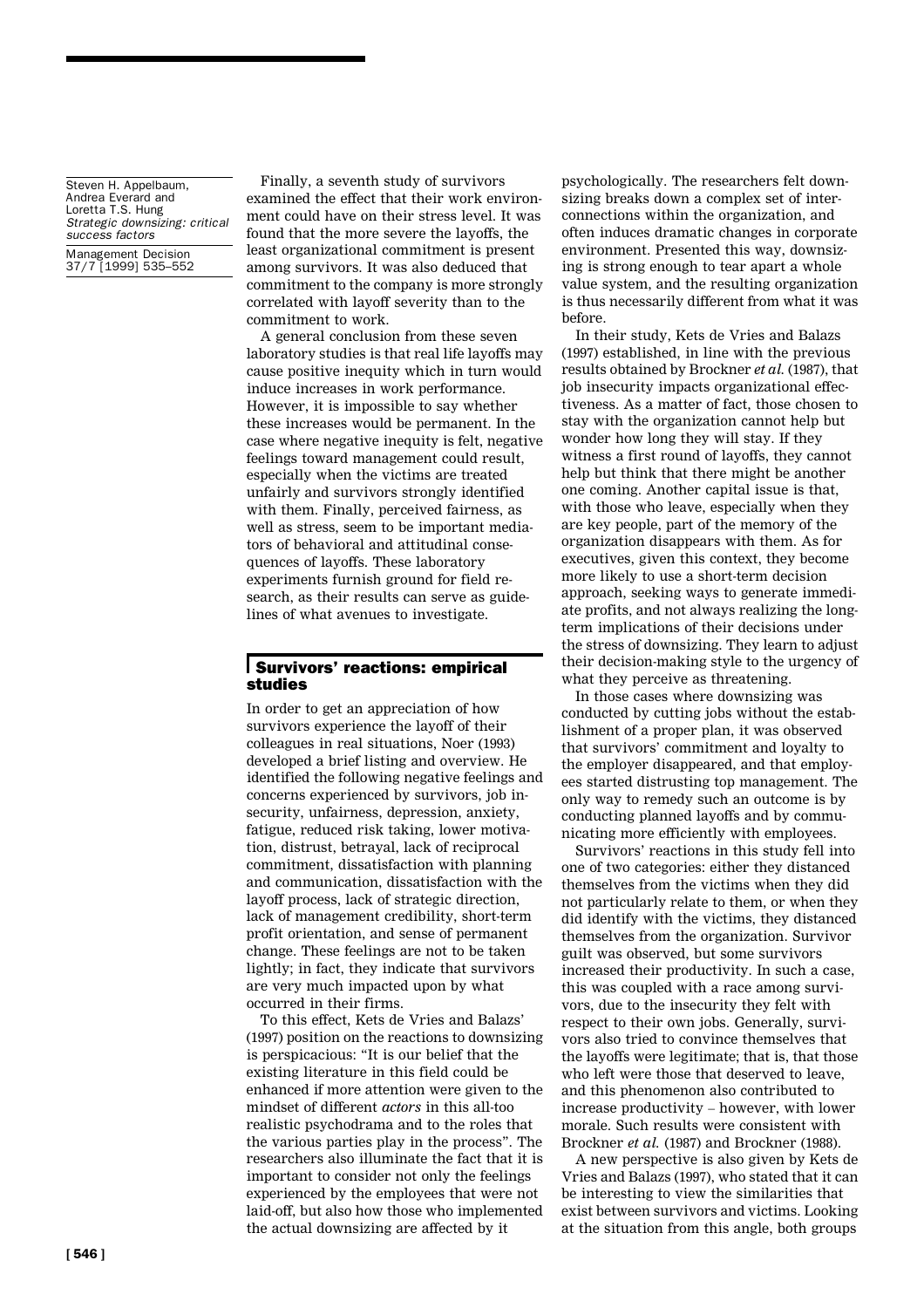Management Decision<br>37/7 [1999] 535–552

were put under extremely stressful circumstances, both lost work colleagues and friends, and both were constrained to live without the formerly enjoyed job security. To this effect, Kets de Vries and Balazs (1997) reiterated the fact that all involved human beings need to go through a mourning process in which they successively live a period of disarray, one of yearning and searching for what they lost, and wonder where they will be able to fit. Not surprisingly, victims as well as survivors in the study had the tendency to feel as though they were to blame for the firm's troubles. It is only when a certain time had elapsed that survivors started to accept the facts they were faced with, to redefine themselves and to accept their new organization.

## Trust

Mutual trust between managers and employees is a critical element in building effective work relationships; it is especially important when firms undertake downsizing efforts, which entail much uncertainty and conflict (Mishra et al., 1998). As Mone (1997) states, the extent to which employees trust management largely impacts their response to downsizing. Layoff victims and survivors need to feel that management is concerned with their needs. All employees must feel that they are in control of their future, of their destiny, even if it means that they will be laid off (Mishra et al., 1998). It is therefore important that trust be built among internal and external (employees, suppliers, customers, shareholders, etc.) stakeholders (Mishra and Mishra, 1994), as ultimately, downsizing affects not only the organization and its employees, but also the industry, society and national economic health as a whole (Mone, 1997).

Furthermore, Mone (1997) believes job security, uncertainty, self-efficacy, stress, commitment, loyalty, morale, self-esteem and job satisfaction can all be negatively affected by a low level of trust. Likewise, a lack of trust can lead to increased absenteeism, tardiness, theft, and sabotage which can result in decreased workplace cooperation, innovation, productivity and quality performance. Essentially, a low level of trust results in employees viewing the downsizing activities as purely negative and management will have much difficulty getting employee support when undertaking future initiatives. de Vries and Balazs (1997) succinctly express the dilemma of trust: ``People need to believe in the organization to make it work, but they need to see that it works to believe in it!''. Building trust among all members of the organization is one of the

most critical success factors to successful downsizing operations.

In order to downsize successfully, firms need the expertise of human resource professionals who will help in formulating all aspects of the strategic plan of their downsizing activities; they occupy a crucial role.

#### Role of human resource personnel

Active participation of the human resource department is very important to the successful implementation of downsizing strategies (Cameron, 1994a; de Meuse et al., 1994; Freeman, 1994; Mone, 1994). Because successful downsizing is largely dependent on the effective management of the human resource system, human resource professionals need to be involved in the strategic issues of downsizing (Appelbaum et al., 1987b; Cameron, 1994a; de Meuse et al., 1994; Freeman, 1994). For example, the selection, appraisal, rewards and development of employees (Freeman, 1994), the identification and evaluation of skills, knowledge and abilities (Mone, 1994), the design of effective educational programs for all levels of the organization (de Meuse et al., 1994) and the examination of current and foreseen workforce requirements (Mone, 1994) must be implemented in collaboration with the human resource department.

Ultimately, the employees of an organization provide the much needed constant innovation, superior customer performance, and healthy corporate culture that encourages members to be team players; hence, organizations that downsize must be prepared to make significant investments in their employees (de Vries and Balazs, 1997).

In the downsizing literature, many researchers provide "downsizing models". strategies for effective downsizing, or varieties of checklist they recommend be adopted by those organizations with the intention of downsizing. The following section provides a summary view of some conclusions drawn from the research and the most common recommendations.

# Conclusion and recommendations

In order to make the implementation of downsizing more successful, certain guidelines are proposed in the literature. Mone (1994) stresses three issues, namely training employees for jobs that they may have to undertake during and after downsizing, providing performance feedback that is relevant and specific to the employees' jobs, and rewards that appropriately reflect the appraisal systems. De Meuse et al. (1994) also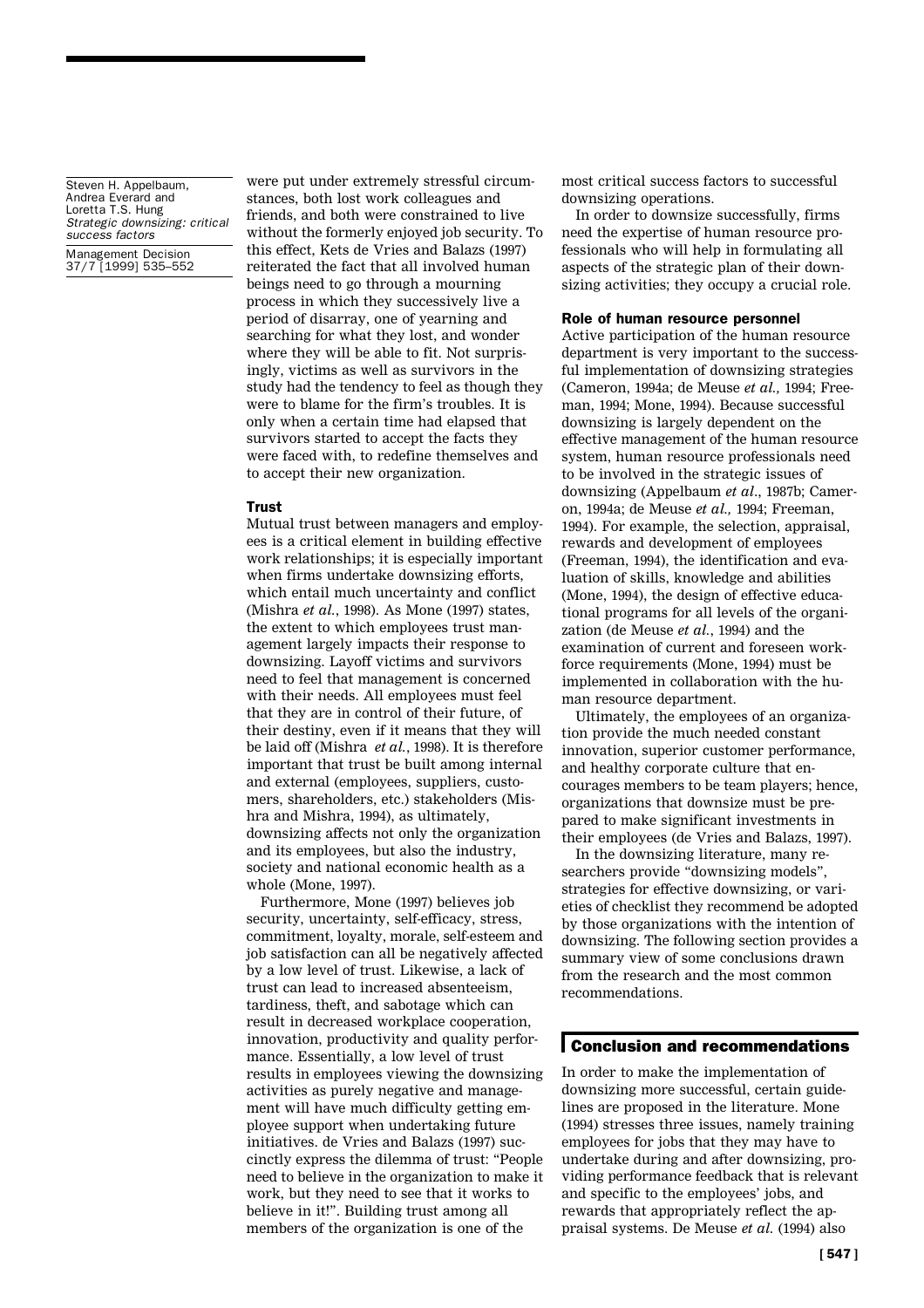Management Decision<br>37/7 [1999] 535–552

provide guidelines which include: plan the downsizing activities with the human resources department, encourage the participation of all members of the organization, ensure that communication is open and honest, treat the layoff victims with respect and dignity while supporting the survivors, assure that top management is visible and is responsible to provide direction and overall vision.

Mishra et al. (1998) accentuate the need for open and honest communication during and after the downsizing effort in order to promote a sense of trust throughout the organization. Survivors are very conscious of how those who have been laid off are treated; when those remaining know that their former colleagues have been taken care of, their feelings of trust and commitment are enhanced.

Moreover, technology can be used to increase the extent of managers' control. Midlevel managers have derived the most benefit from the introduction of computers and their applications that include word processing, voice mail, electronic mail, and tracking of orders. Technology has decreased significantly the time that mid-level mangers spent ``pushing paper work'' (Schmenner and Lackey, 1994).

Firms should not view downsizing as a onetime quick fix solution, but rather as part of the organization's long-term strategy (Cameron, 1994; Cascio, 1993). One of the 14 better practices provided by Feldman and Leana (1994) to manage layoffs calls for corporate-level financial assistance combined with corporate-level safeguards against short-term expedient actions. Organizations intending to downsize have to avoid shortterm actions as they threaten long-term strategy. Cameron *et al.* (1991) suggest that downsizing be defined as a proactive strategy, that is, an aggressive strategy which provides a solution to an end in the present and an increase in productivity in the long term. Finally, Appelbaum et al. (1987a,b) encourage firms to look to the future of the organization; they suggest that the notion of ``continuity of career'' be emphasized and that all employees adopt a mindset that includes them in the firm's new mission.

Another downsizing "must" subsumes that headcount reductions are only one way of cutting costs, and that firms must consider alternatives to permanent, large-scale layoffs (Feldman and Leana, 1994). Cameron (1994) suggests a variety of activities including restricting overtime and providing leave without pay. Appelbaum et al. (1987a,b) warn against equating downsizing with terminations and layoffs. Terminations should be

used as a last resort; on the one hand, they are costly, on the other hand, they make hiring good employees in the future difficult. Furthermore, reductions in headcount should be integrated with planned changes pertaining to how work processes are designed (Cascio, 1993).

Before engaging in any downsizing activities, the organization must undertake a thorough analysis of the organization itself; this includes identifying the future mission and vision of the firm as well as its core competencies, and setting goals, deadlines and targets for the downsizing effort (Cameron, 1994). The first step in the downsizing model provided by Appelbaum et al. (1987a,b) urges organizations to conduct a thorough evaluation of the business; problem recognition and the initial decision take precedence over any other issues at this point. The firm must address its short- and long-term objectives and the effects of downsizing. Moreover, part of the advanced analysis requires that redundancies, excess costs, and inefficiencies be identified (Cameron et al., 1991).

Planning is another issue that must be taken very seriously. The plan must take into consideration several issues, including the severity of the firm's problem, the employees' skills and abilities that have become redundant or unnecessary, whether the firm is in a hiring mode, and in what position the community finds itself with respect to the overall hiring environment (Appelbaum et al., 1987a,b). Furthermore, the downsizing team is responsible for any decisions pertaining to how, when, where and with whom downsizing activities will take place (Appelbaum et al. 1987a,b). Feldman and Leana (1994) recommend that during the planning stage, alternatives to extensive downsizing be examined. Cameron (1994) and Cameron et al. (1991) state that a broad array of downsizing strategies should be implemented; for example, short-term workforce reductions, longterm organizational redesign, and systemic change should be adopted.

It is essential that employees be involved in all aspects of downsizing. Cameron (1994) suggests that employees should be implicated in the identification of what needs to be changed. Similarly, Cameron et al. (1991) state that the most effective downsizing strategies are those that are actually recommended and designed by the employees of the firm. Cascio (1993) associates survivors' syndrome with a lack of employee involvement. He suggests that by actively including all employees in the planning stage of downsizing, it is possible to avoid the negative consequences felt by survivors. In a similar vein, Cameron (1994) recommends that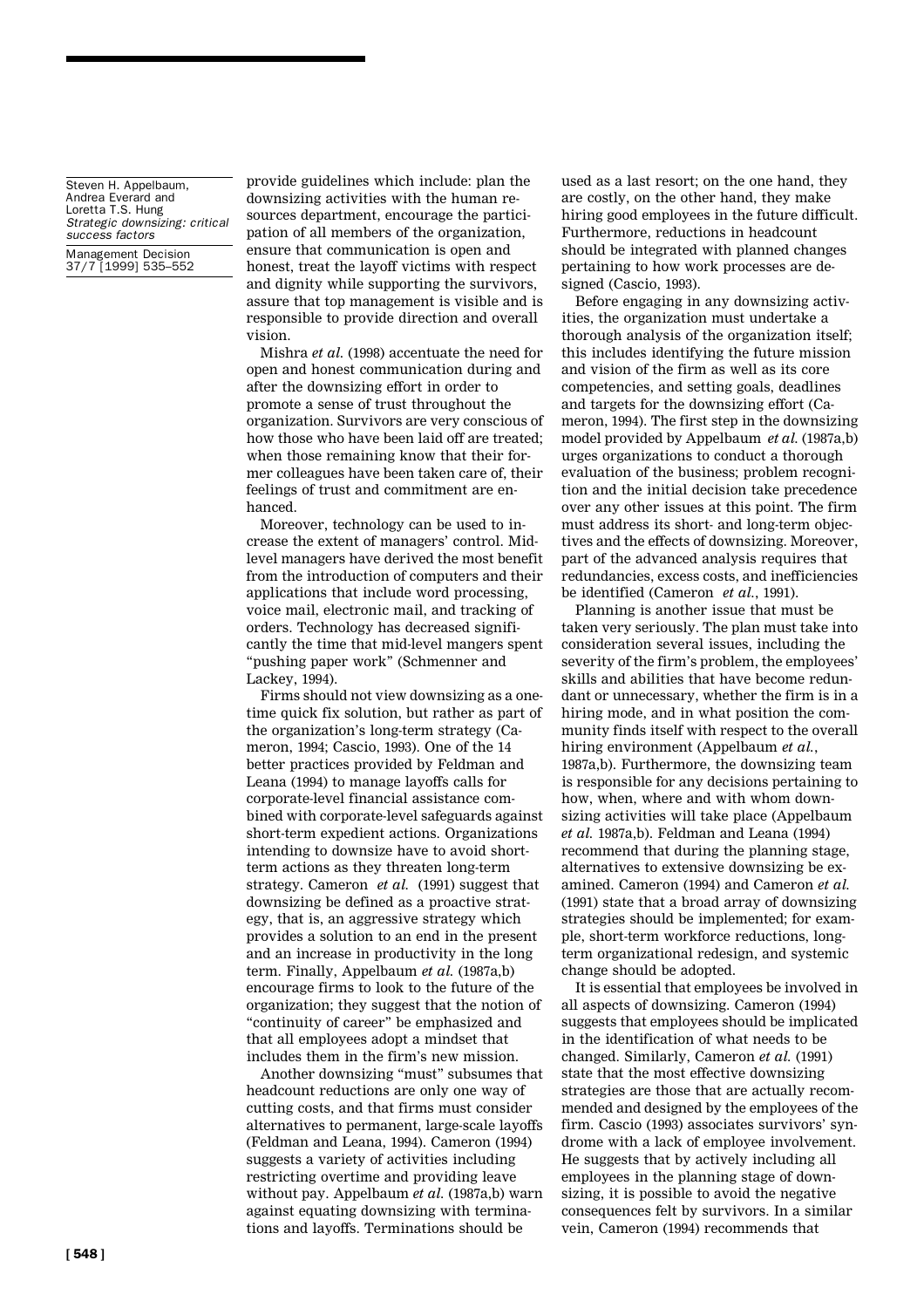Management Decision 37/7 [1999] 535±552 customers and suppliers also be implicated in designing and suggesting improvements.

Honest, direct and empathetic communication is vital to effective downsizing operations (Feldman and Leana, 1994). Employees must feel that the layoff plans are being carried out because of economic necessity, not due to individual performance. Although Appelbaum et al. (1987a,b) stress that communication is important throughout downsizing, they emphasize that it becomes even more crucial near the end. It is important that all affected employees be properly advised of the organization's plans to downsize. Moreover, they suggest that when it comes time for the actual announcements of downsizing to be made, groups of employees should be addressed, not individuals. When firms clearly and honestly inform employees of the reasons why layoffs are necessary, the employees are able to retain their sense of dignity and to go to their colleagues and supervisors for social support (Feldman and Leana, 1994).

Another important element in successful downsizing concerns the extent of support that survivors and victims of layoffs receive. Concern, attention and support must be given to survivors and victims alike (Cameron, 1994). Support for victims may include enough advance warning, financial benefits, counseling, and outplacement services, while for survivors, training, crosstraining, and retraining should be provided. According to Cameron (1994), post hoc on-thejob training is to be avoided; employees should be made to feel as competent and as capable as possible.

Likewise, Feldman and Leana (1994) include in their eight organizational policies and interventions the need to provide to displaced workers advance notification of layoffs, severance pay and extended benefits, education and retraining programs, outplacement assistance, and other services stemming from collaboration among private and public sector organizations. In order to help survivors accomplish their work with reduced staff, avoid high turnover among the employees remaining in the firm, and maintain employees' sense of commitment and job involvement, they suggest that survivors be paid equal attention as layoff victims.

Lastly, Appelbaum et al. (1987a,b) advise firms to create outplacement opportunities for layoff victims and survivors. For layoff victims, strategies include giving employees enough advance warning so that they may find employment elsewhere, contacting other firms and seeking outplacement; for survivors, support can include early retirement packages, incentives for voluntarily leaving

and informing employees of employment openings at other companies.

Although there is an abundance of recent literature covering downsizing, much of it has been collected through case studies and is thus descriptive in nature. Consequently, there is still much room for research, especially empirical studies, to be undertaken in the field of downsizing.

## Future research

The hypothesis that downsizing results in greater efficiency could be further studied. The reasons that compel some executives to downsize also warrant future research. In fact, the decision-making process of executives could be empirically tested as well as whether certain personality characteristics are significantly related to the decisionmaking process adopted. Future research could investigate, through longitudinal studies, the long-term financial performance of downsized companies. The controversial role of information technology should be addressed in order to establish a harmonized view pertaining to the effects provided by such investments. Finally, employees (survivors and victims) are of course affected by downsizing; it is of interest, however, to investigate how other stakeholders, for example, customers, suppliers, and the community at large, may be impacted by downsizing activities. This is a modest challenge.

#### **References**

- Appelbaum, S.H., Simpson, R. and Shapiro, B.T. (1987a), "The tough test of downsizing", Organizational Dynamics, Vol. 16 No. 2, pp. 68-79.
- Appelbaum, S.H., Simpson, R. and Shapiro, B.T. (1987b), "Downsizing: the ultimate human resource strategy'', Business Quarterly, Vol. 52 No. 2, pp. 52-60.
- Appelbaum, S.H., Delage, C., Labib, N. and Gault, G. (1997), "The survivor syndrome: aftermath of downsizing'', Career Development International, Vol. 2 No. 6, pp. 278-86.
- Bailey, G. and Szerdy, J. (1988), "Is there life after downsizing?'', Journal of Business Strategy, Vol. 9 No. 1, pp. 8-11.
- Bedeian, A.G. and Armenakis, A.A. (1998), "The cesspool syndrome: how dreck floats to the top of declining organizations'', The Academy of Management Executive, Vol. 12 No. 1, pp. 58-67.
- Brockner, J. (1988), "The effect of work layoffs on survivors: research, theory, and practice'', Research in Organizational Behavior, Vol. 10, pp. 213-55.
- Brockner, J., Grover, S., Reed, T., DeWitt R. and O'Malley, M. (1987), "Survivors' reactions to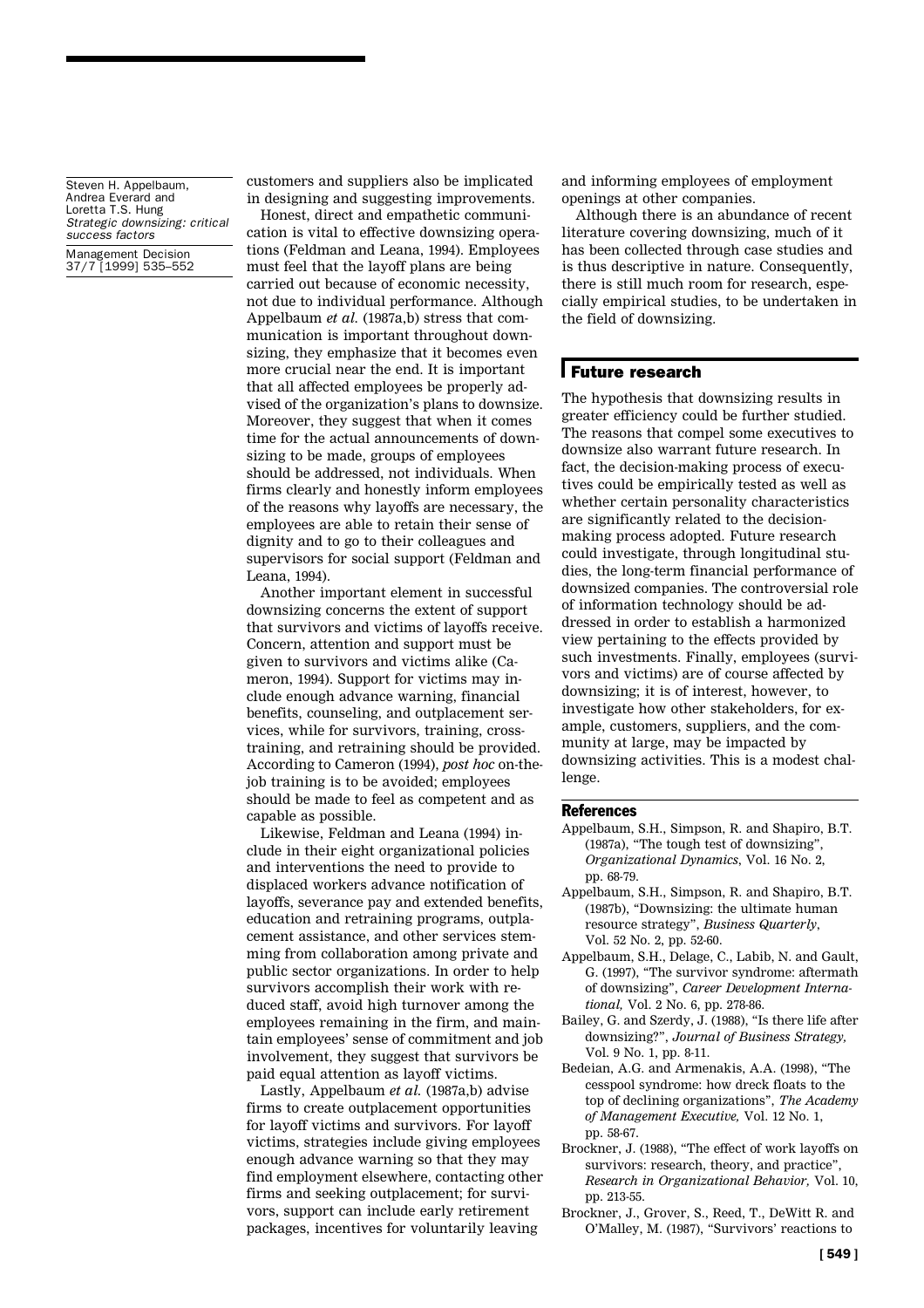Management Decision<br>37/7 [1999] 535–552

- layoffs: we get by with a little help for our friends'', Administrative Science Quarterly, Vol. 32 No. 4, pp. 526-41.
- Bruton, G.D., Keels, J.K. and Shook, C.L. (1996), ``Downsizing the firm: answering the strategic questions'', Academy of Management Executive, Vol. 10 No. 2, pp. 38-45.
- Cameron, K.S. (1994a), "Strategies for successful organizational downsizing'', Human Resource Management, Vol. 33 No. 2, pp. 189-211.
- Cameron, K.S. (1994b), "Guest editor's note: investigating organizational downsizing fundamental issues'', Human Resource Management, Vol. 33 No. 2, pp. 183-8.
- Cameron, K.S., Freeman, S.J. and Mishra, A.K. (1991), "Best practices in white-collar downsizing: managing contradictions'', The Academy of Management Executive, Vol. 5 No. 3, pp. 57-73.
- Cascio, W.F. (1993), "Downsizing: what do we know? What have we learned?'', Academy of Management Executive, Vol. 7 No. 1, pp. 95-104.
- Cascio, W.F., Young, C.E. and Morris, J.R. (1997), ``Financial consequences of employmentchange decisions in major US corporations'', Academy of Management Journal, Vol. 40 No. 5, pp. 1175-89.
- De Meuse, K.P., Vanderheiden, P.A. and Bergmann, T.J. (1994), "Announced layoffs: their effect on corporate financial performance'', Human Resource Management, Vol. 33 No. 4, pp. 509-30.
- De Vries, M. and Balazs, K. (1997), "The downside of downsizing'', Human Relations, Vol. 50 No. 1, pp. 11-50.
- Dougherty, D. and Bowman, E.H. (1995), "The effects of organizational downsizing on product innovation'', California Management Review, Vol. 37 No. 4, pp. 28-44.
- Dunford, R., Bramble, T. and Littler, C.R. (1998), ``Gain and pain: the effects of Australian public sector restructuring'', Public Productivity & Management Review, Vol. 21 No. 4, pp. 386-402.
- Emshoff, J.R. (1994), "How to increase employee loyalty while you downsize", Business Horizons, Vol. 37 No. 2, pp. 49-57.
- Evans, M.G., Gunz, H.P. and Jalland, R.M. (1996), ``The aftermath of downsizing: a cautionary tale about restructuring and careers'', Business Horizons, Vol. 39 No. 3, pp. 62-6.
- Feldman, D.C. and Leana, C.R. (1994), "Better practices in managing layoffs'', Human Resource Management, Vol. 33 No. 2, pp. 239-60.
- Freeman, S.J. (1994), "Organizational downsizing as convergence or reorientation: implications for human resource management'', Human Resource Management, Vol. 33 No. 2, pp. 213-38.
- Freeman, S.J. and Cameron, K.S. (1993), "Organizational downsizing: a convergence and reorientation framework'', Organization Science, Vol. 4, pp. 10-29.
- Greenhalgh, L., Lawrence, A. and Sutton, R. (1988), "Determinants of workforce reduction strategies in declining organizations'',

Academy of Management Review, Vol. 13 No. 1, pp. 241-54.

- Hardy, C. (1987), "Investing in retrenchment: avoiding the hidden costs'', California Management Review, Vol. 29 No. 4, pp. 111-25.
- Kets de Vries, M.F.R. and Balazs, K. (1997), "The downside of downsizing'', Human Relations, Vol. 50 No. 1, pp. 11-50.
- McCune, J.T., Beatty, R.W. and Montagno, R.V. (1988), "Downsizing: practices in manufacturing firms'', Human Resource Management, Vol. 27 No. 2, pp. 145-61.
- McKinley, W., Sanchez, C.M. and Schick, A.G. (1995), "Organizational downsizing: constraining, cloning, learning'', Academy of Management Executive, Vol. 9 No. 3, pp. 32-44.
- Mabert V.A. and Schmenner, R.W. (1997), "Assessing the roller coaster of downsizing" Business Horizons, Vol. 40 No. 4, pp. 45-53.
- Mansour-Cole, D.M. and Scott, S.G. (1998), "Hearing it through the grapevine: the influence of source, leader-relations, and legitimacy on survivors' fairness perceptions'', Personnel Psychology, Vol. 51 No. 1, pp. 25-54.
- Mentzer, M.S. (1996), "Corporate downsizing and profitability in Canada'', Canadian Journal of Administrative Sciences, Vol. 13 No. 3, pp. 237-50.
- Mirvis, P.H. (1997), "Human resource management: leaders, laggards, and followers'', The Academy of Management Executive, Vol. 11 No. 2, pp. 43-56.
- Mishra, A.K. and Mishra K.E. (1994), "The role of mutual trust in effective downsizing strategies'', Human Resource Management, Vol. 33 No. 2, pp. 261-79.
- Mishra, K.E., Spreitzer, G.M. and Mishra, A.K. (1998), "Preserving employee morale during downsizing'', Sloan Management Review, Vol. 39 No. 2, pp. 83-95.
- Mone, M.A. (1994), "Relationships between selfconcepts, aspirations, emotional responses, and intent to leave a downsizing organization'', Human Resource Management, Vol. 33 No. 2, pp. 281-98.
- Mone, M.A. (1997), "How we got along after the downsizing: post-downsizing trust as a double-edged sword'', Public Administration Quarterly, Vol. 21 No. 3, pp. 309-36.
- Mroczkowski, T. and Hanaoka, M. (1997), "Effective rightsizing strategies in Japan and America: is there a convergence of employment practices?'', The Academy of Management Executive, Vol. 11 No. 2, pp. 57-67.
- Noer, D.M., (1993), Healing the Wounds; Overcoming the Trauma of Layoffs and Revitalising Downsizing Organizations, Jossey-Bass, San Francisco, CA.
- Palmer, I., Kabanoff, B. and Dunford, R. (1997), ``Managerial accounts of downsizing'', Journal of Organizational Behavior, Vol. 18, pp. 623-39.
- Schmenner, R. and Lackey, C. (1994), "Slash and burn' doesn't kill weeds: other ways to downsize the manufacturing organization'', Business Horizons, Vol. 37 No. 4, pp. 80-7.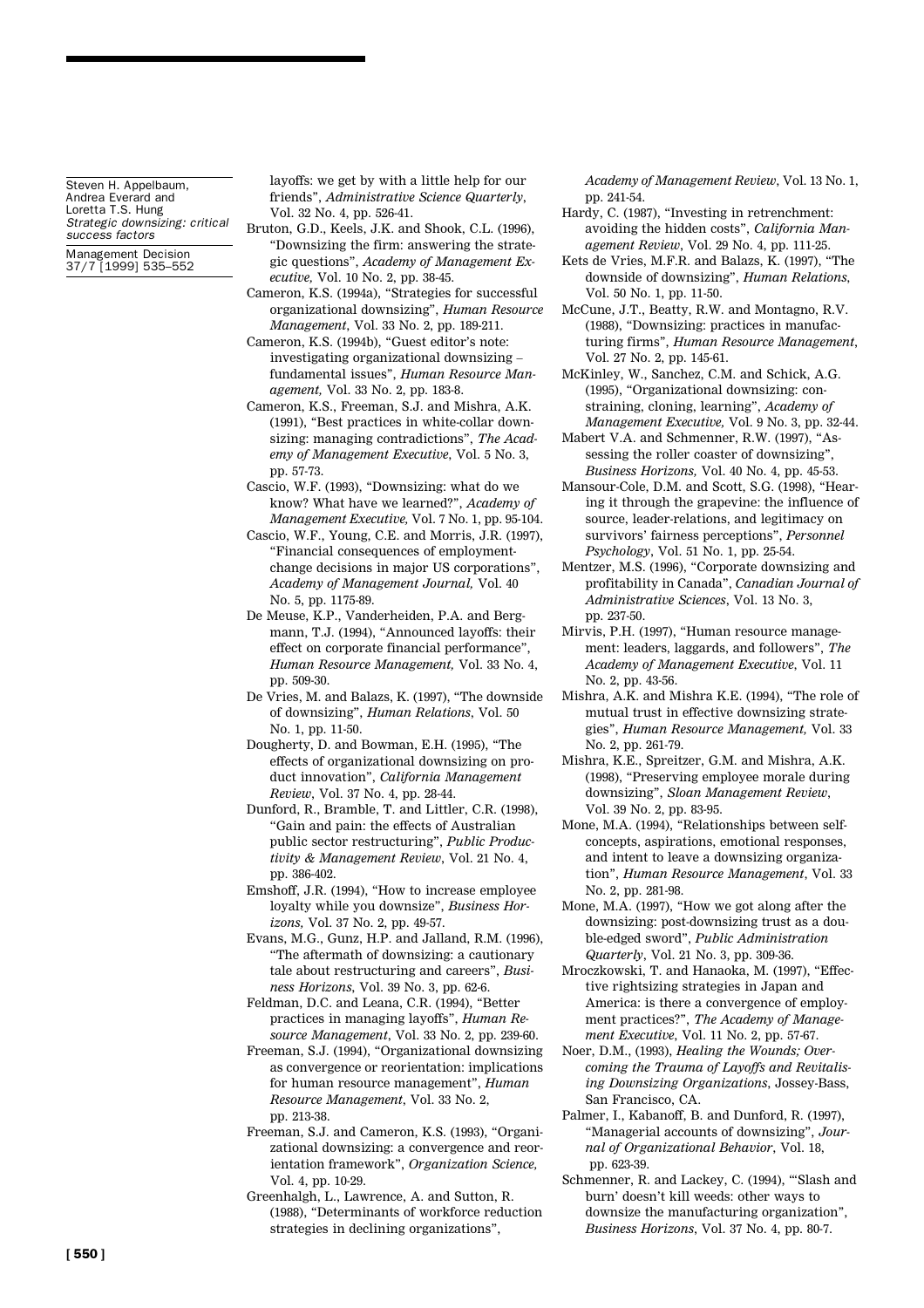Management Decision<br>37/7 [1999] 535–552

- Schweiger, D.M. and DeNisi, A.S. (1991), "Communication with employees following a merger: a longitudinal field experiment'', Academy of Management Journal, Vol. 34 No. 1, pp. 110-35.
- Smeltzer, L.R. (1991), "An analysis of strategies for announcing organization-wide change'', Group and Organization Studies, Vol. 16 No. 1, pp. 5-24.
- Tomasko, R.M. (1991), "Downsizing: layoffs and alternatives to layoffs'', Compensation and Benefits Review, Vol. 23 No. 4, pp. 19-32.
- Touby, L. (1993), "The business of America is jobs'', The Journal of Business Strategy, Vol. 14 No. 6, pp. 20-8.
- Wagar, T.H. (1997), "Factors affecting permanent workforce reduction: evidence from large Canadian organizations'', Canadian Journal of Administrative Sciences, Vol. 14 No. 3, pp. 303-14.

# Further reading

- Allen, N.J. and Meyer, J.P. (1990), "The measurement and antecedents of affective, continuance, and normative commitment to the organization'', Journal of Occupational Psychology, Vol. 63, pp. 1-18.
- Appelbaum, S.H. (1991), "How to slim successfully and ethically: two case studies of `downsizing''', Leadership & Organization Development Journal, Vol. 12 No. 2, pp. 11-6.
- Band, D.C. and Tustin, C.M. (1995), "Strategic downsizing'', Management Decision, Vol. 33 No. 8, pp. 36-45.
- Bartunek, J.M. (1984), "Changing interpretive schemes and organizational restructuring: the example of a religious order", Administrative Science Quarterly, Vol. 29, pp. 355-72.
- Beer, M. (1987), "Revitalizing organizations: change process and emergent model'', Academy of Management Executive, Vol. 1 No. 1, pp. 51-5.
- Biteman, J.M. and Leifer, J.D. (1991), "Empowering employees to face a layoff: the experience at GE'', Employment Relations Today, Vol. 18, pp. 39-51.
- Buch, K. (1992), "How does downsizing affect employee involvement?'', Journal for Quality and Participation, Vol. 15, pp. 74-7.
- Cameron, K.S., Kim, M.U. and Whetten, D.A. (1987), ``Organizational effects of decline and turbulence'', Administrative Science Quarterly, Vol. 32, pp. 222-40.
- Cameron, K.S., Whetten, D.A. and Kim, M.U. (1987), "Organizational dysfunctions of decline'', Academy of Management Journal, Vol. 30, pp. 126-38.
- Caplan, R.D., Vinokur, A.D., Price, R.H. and van Ryn, M. (1989), "Job seeking, reemployment, and mental health: a randomized field experiment in coping with job loss'', Journal of Applied Psychology, Vol. 74, pp. 759-69.
- Carroll, A.B. (1985), "When business closes down: social responsibilities and management action'', California Management Review, Vol. 26, pp. 125-39.
- Cummings, T.G., Blumenthal, J.F. and Greiner, L.E. (1983), "Managing organizational decline: the case for transorganizational systems'', Human Resource Management, Vol. 22, pp. 377-90.
- DeWitt, R.L. (1993), "The structural consequences of downsizing'', Organization Science, Vol. 4 No. 1, pp. 30-40.
- Donnellon, A., Gray, B. and Bougon, M.G. (1986), ``Communication, meaning, and organized action'', Administrative Science Quarterly, Vol. 31, pp. 43-55.
- Feldman, L. (1989), "Duracell's first aid for downsizing survivors'', Personnel Journal, Vol. 58, pp. 91-4.
- Ferris, G.R., Schellenberg, D.A. and Zammuto, R.F. (1984), "Human resource management strategies in declining industries", Human Resource Management, Vol. 23, pp. 381-94.
- Gilmore, T. and Hirschhorn, L. (1983), "Management challenges under conditions of retrenchment'', Human Resource Management, Vol. 22, pp. 341-57.
- Gist, M.E. (1989), "The influence of training method of self-efficacy and idea generation among managers'', Personnel Psychology, Vol. 42, pp. 787-805.
- Gist, M.E. and Mitchell, T.R. (1992), "Self-efficacy: a theoretical analysis of its determinants and malleability'', Academy of Management Review, Vol. 17, pp. 183-211.
- Golembiewski, R., Billingsley, K. and Yeager, S. (1976), ``Measuring change and a persistence in human affairs: types of change generated by OD designs'', Journal of Business Strategy, Vol. 12, pp. 133-54.
- Greenberg, E.R. (1989), "The latest AMA survey on downsizing'', Personnel, Vol. 66, pp. 38-44.
- Greenberg, E.R. (1990), "The latest AMA survey on downsizing'', Compensation and Benefits Review, Vol. 22, pp. 66-71.
- Greenberg, E.R. (1991), "Downsizing: AMA survey results'', Compensation and Benefits Review, Vol. 23 No. 4, pp. 33-8.
- Greenhalgh, L. (1983), "Managing the job insecurity crisis," Human Resource Management, Vol. 33, pp. 431-44.
- Greenhalgh, L., McKersie, R.B. and Gilkey, R.W. (1986), "Rebalancing the workforce at IBM: a case study of redeployment and revitalization'', Organizational Dynamics, Vol. 14, pp. 30-47.
- Harari, O. (1992), "Peg-leg pig and other corporate fables'', Management Review, Vol. 81 No. 8, pp. 28-9.
- Harris, S.G. and Sutton, R.I. (1986), "Functions of parting ceremonies in dying organizations'', Academy of Management Journal, Vol. 29, pp. 5-30.
- Hedberg, B.L.T., Nystrom, P.C. and Starbuck, W.H. (1976), "Camping on seesaws: prescriptions for a self-designing organization'', Administrative Science Quarterly, Vol. 21, pp. 41-65.
- Heenan, D.O. (1991), "The right way to downsize", Journal of Business Strategy, Vol. 12 No. 5, pp. 4-7.